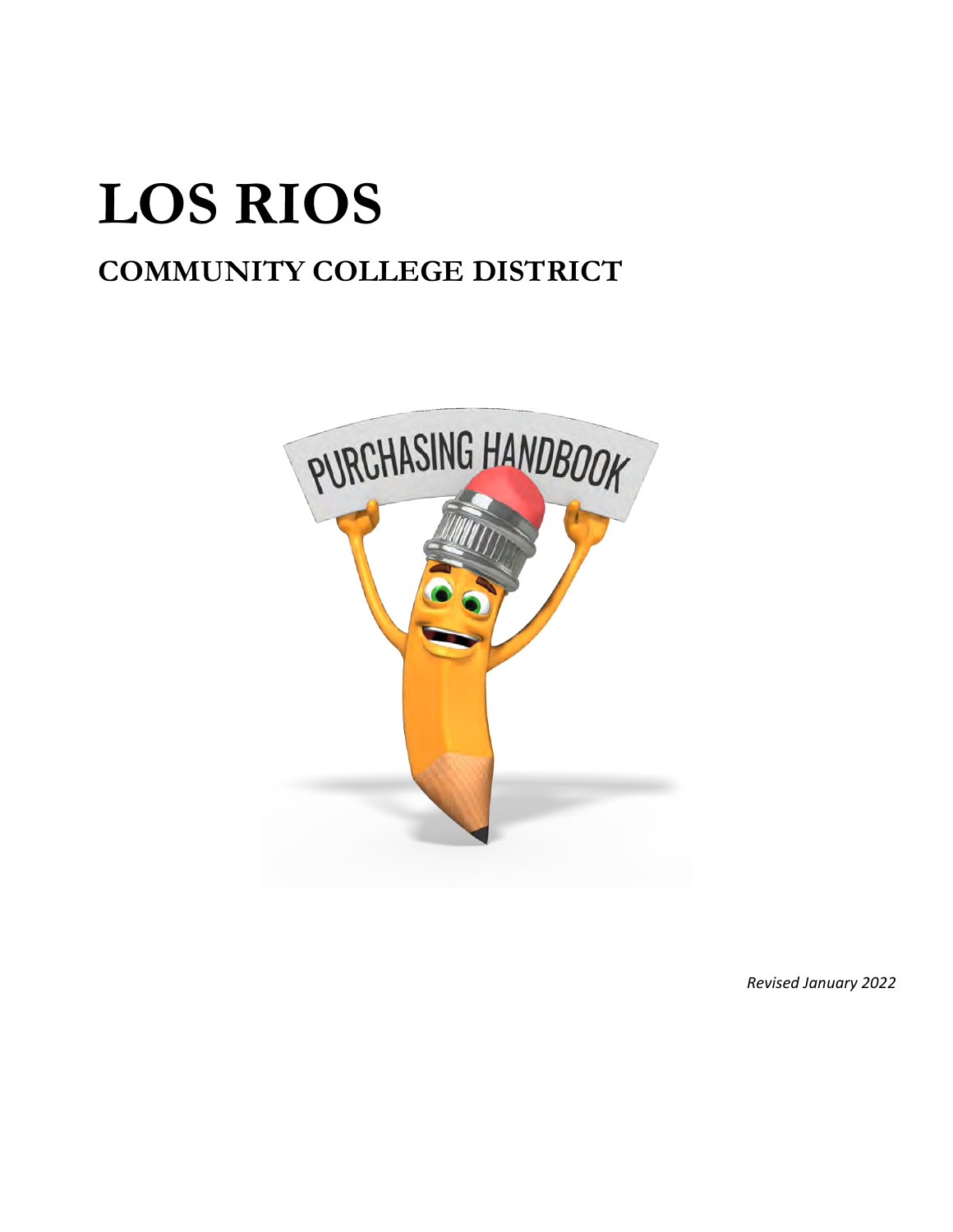2100 Northrup Ave., Suite 200 Sacramento, CA 95825 Phone 916.568.3071 • Fax 916.568.3145 lrccdpurchase@losrios.edu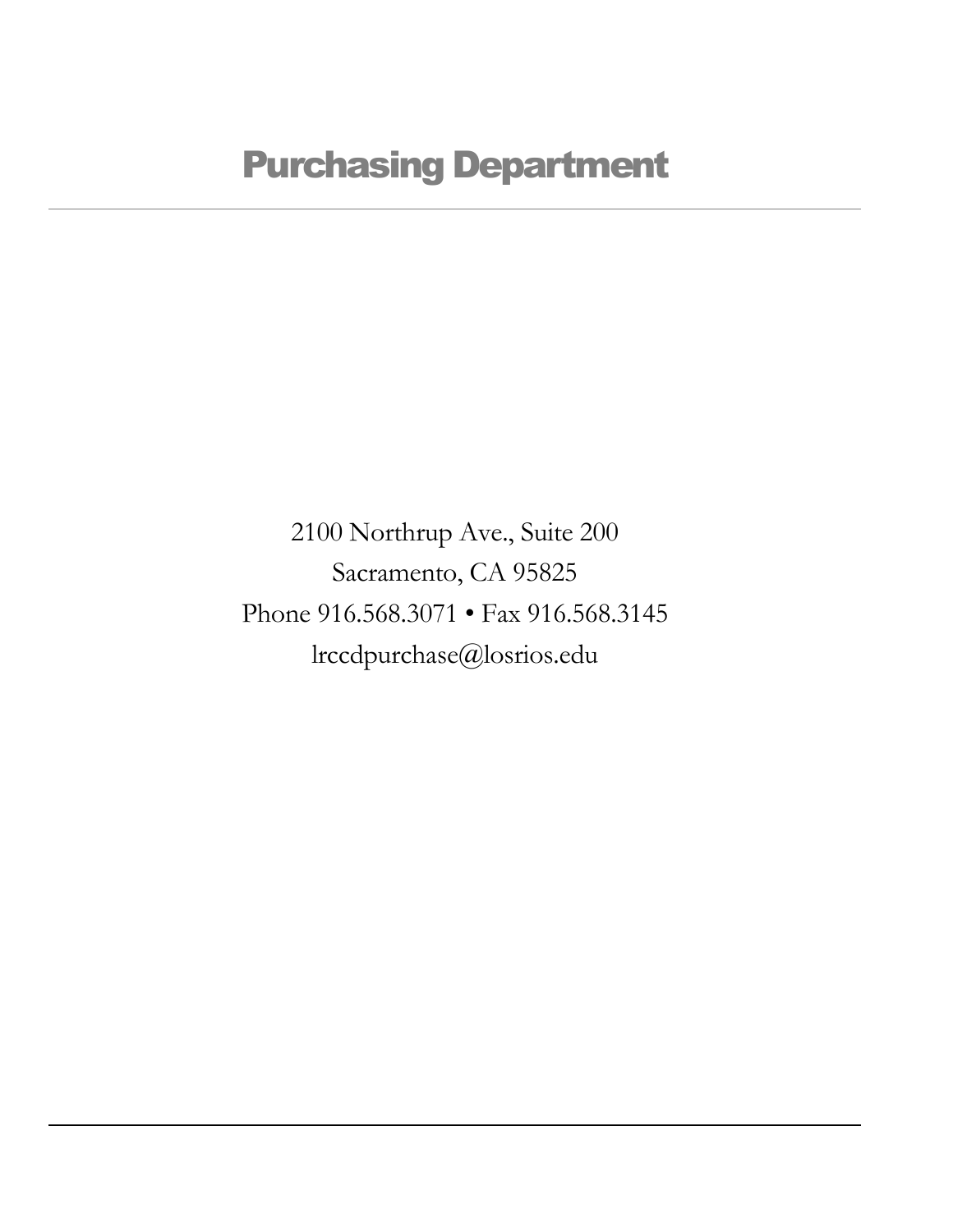## **Table of Contents**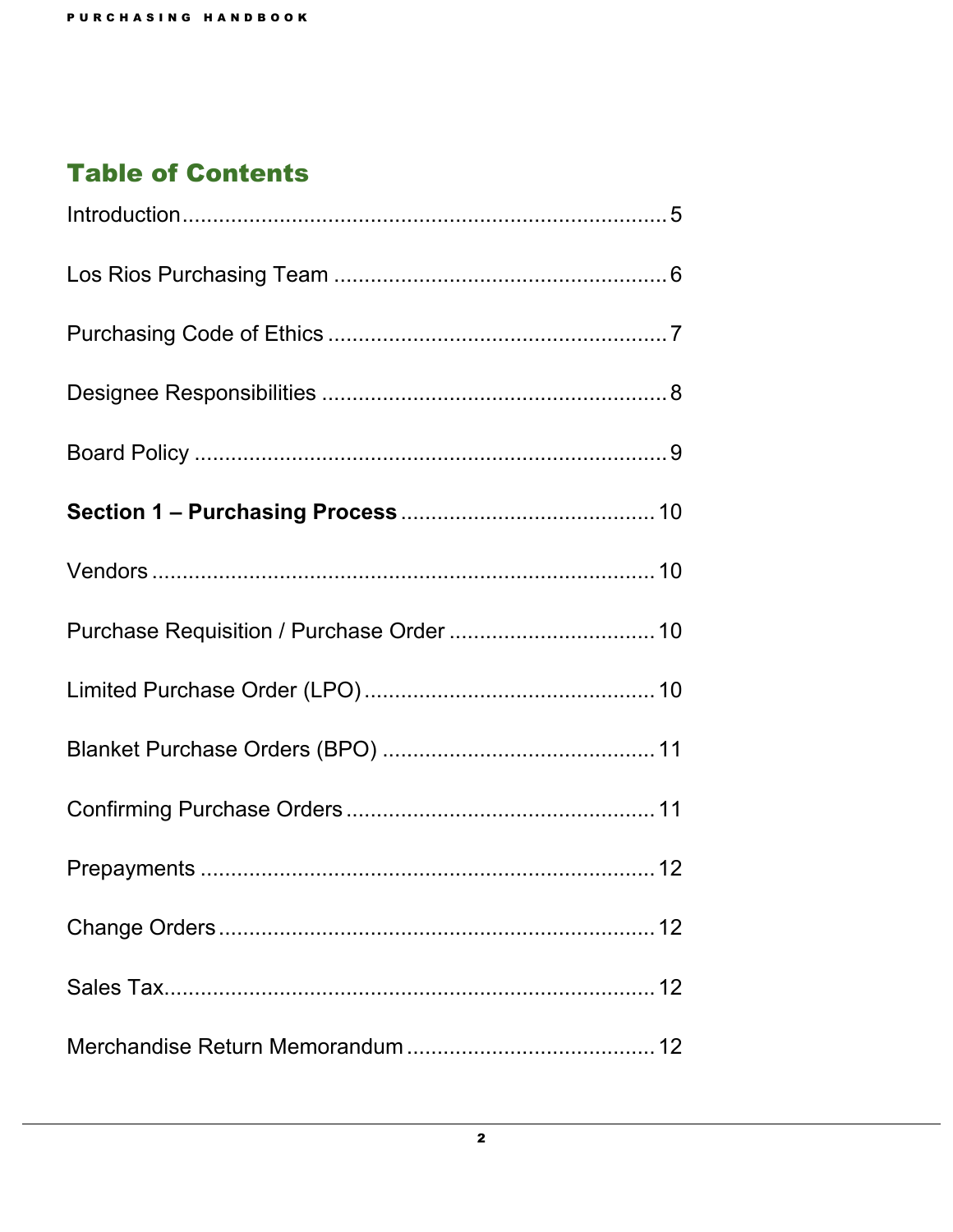| Professional Services Agreement (PSA/Long Form)  22 |  |
|-----------------------------------------------------|--|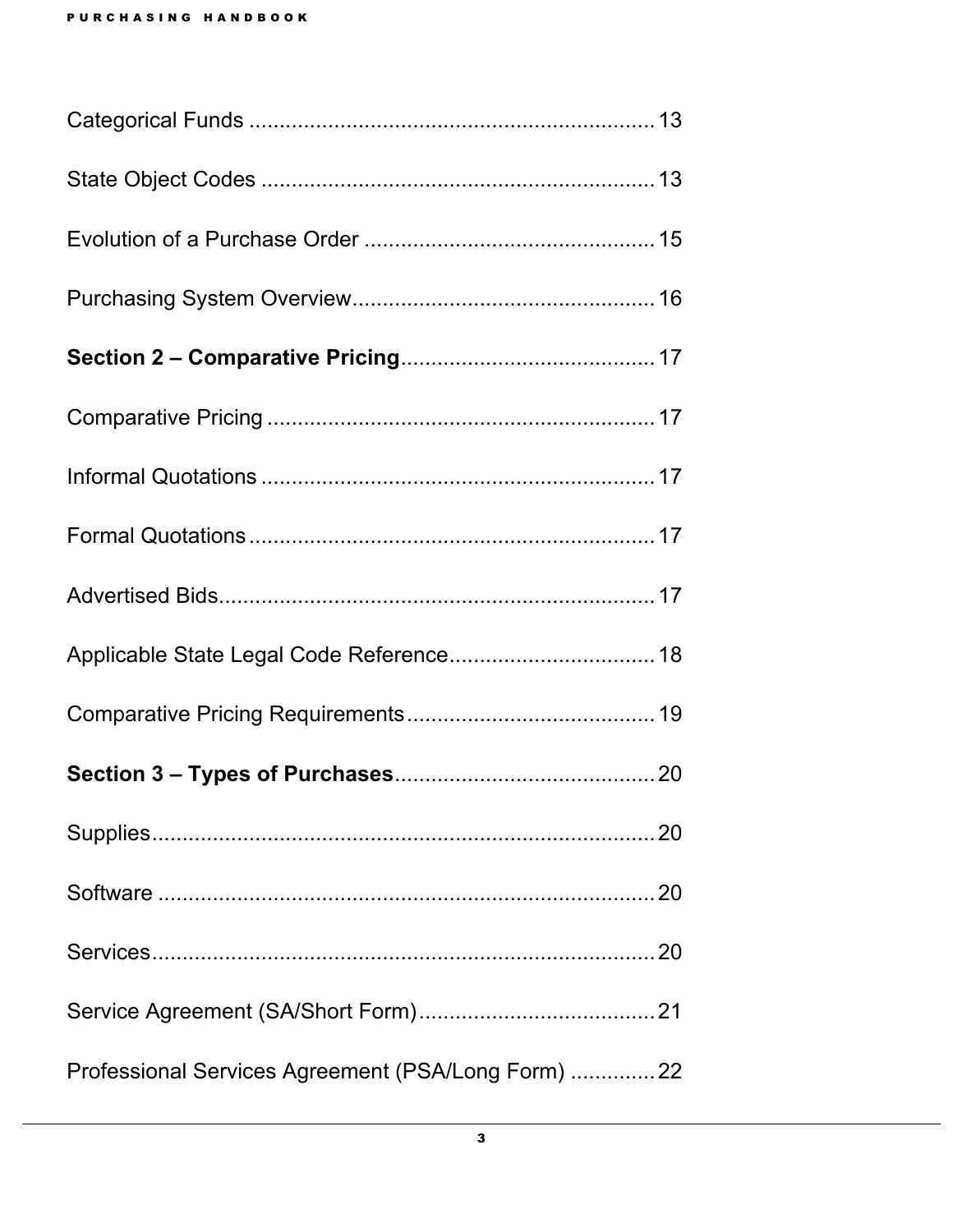| Relocation of Equipment within a Department  27     |  |
|-----------------------------------------------------|--|
| Transferring Equipment Between Departments  27      |  |
| Transferring Equipment Between Colleges / Sites  27 |  |
|                                                     |  |
|                                                     |  |
|                                                     |  |
|                                                     |  |
|                                                     |  |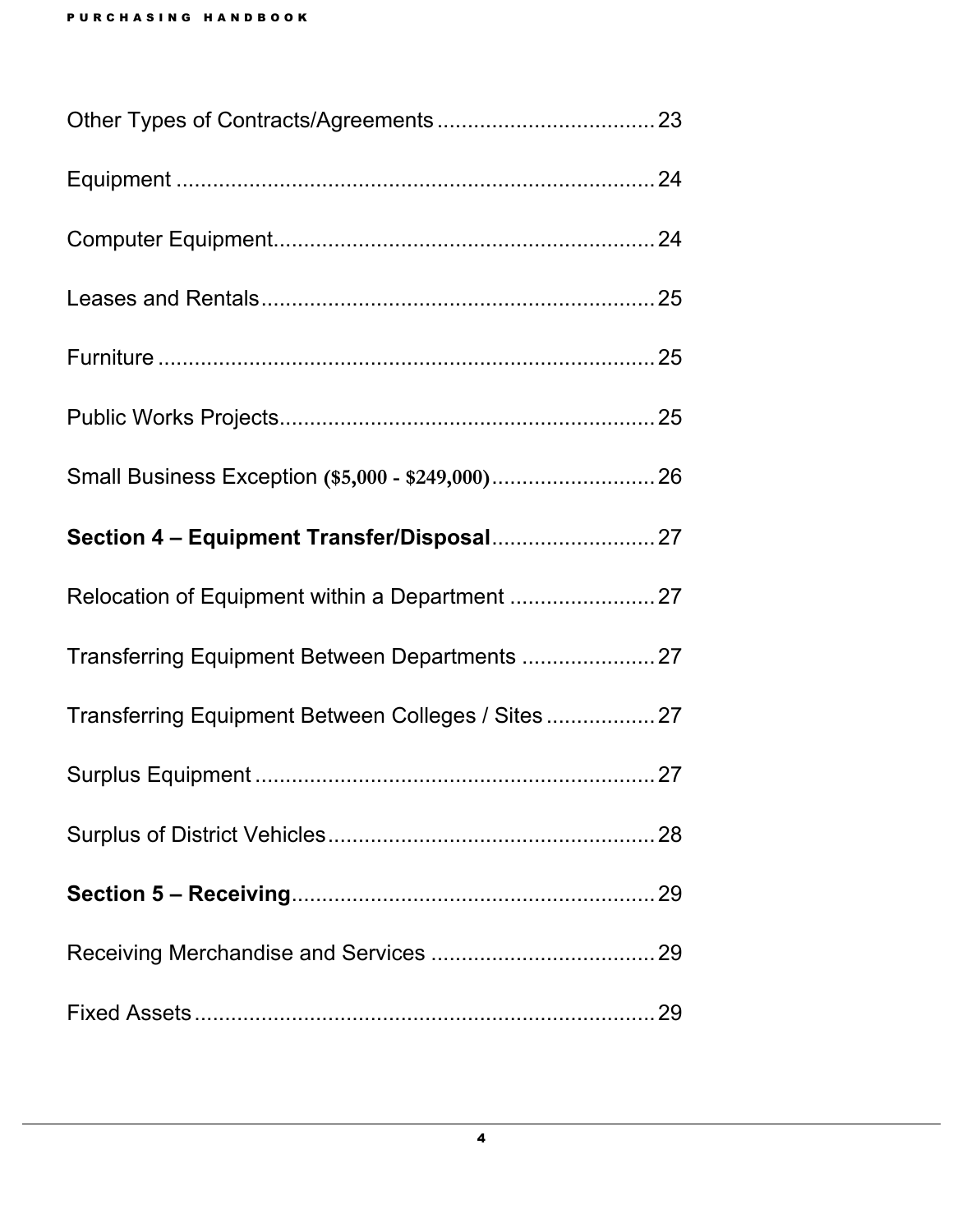### <span id="page-5-0"></span>Introduction…

This handbook is a resource containing information, procedures and forms required for procuring materials, services and equipment through the Los Rios District Purchasing Department. The information that follows is essential to your understanding of the purchasing process and various types of purchases.

The purchasing process not only involves Purchasing, but also impacts Receiving, Accounts Payable and Asset Management. If you have any questions pertaining to purchasing procedures, contact either your College Business Services Office or the District Purchasing Department.

**All purchasing forms, documents and resources are on the [Purchasing webpage.](https://employees.losrios.edu/forms-and-services/forms/purchasing-forms-and-documents)**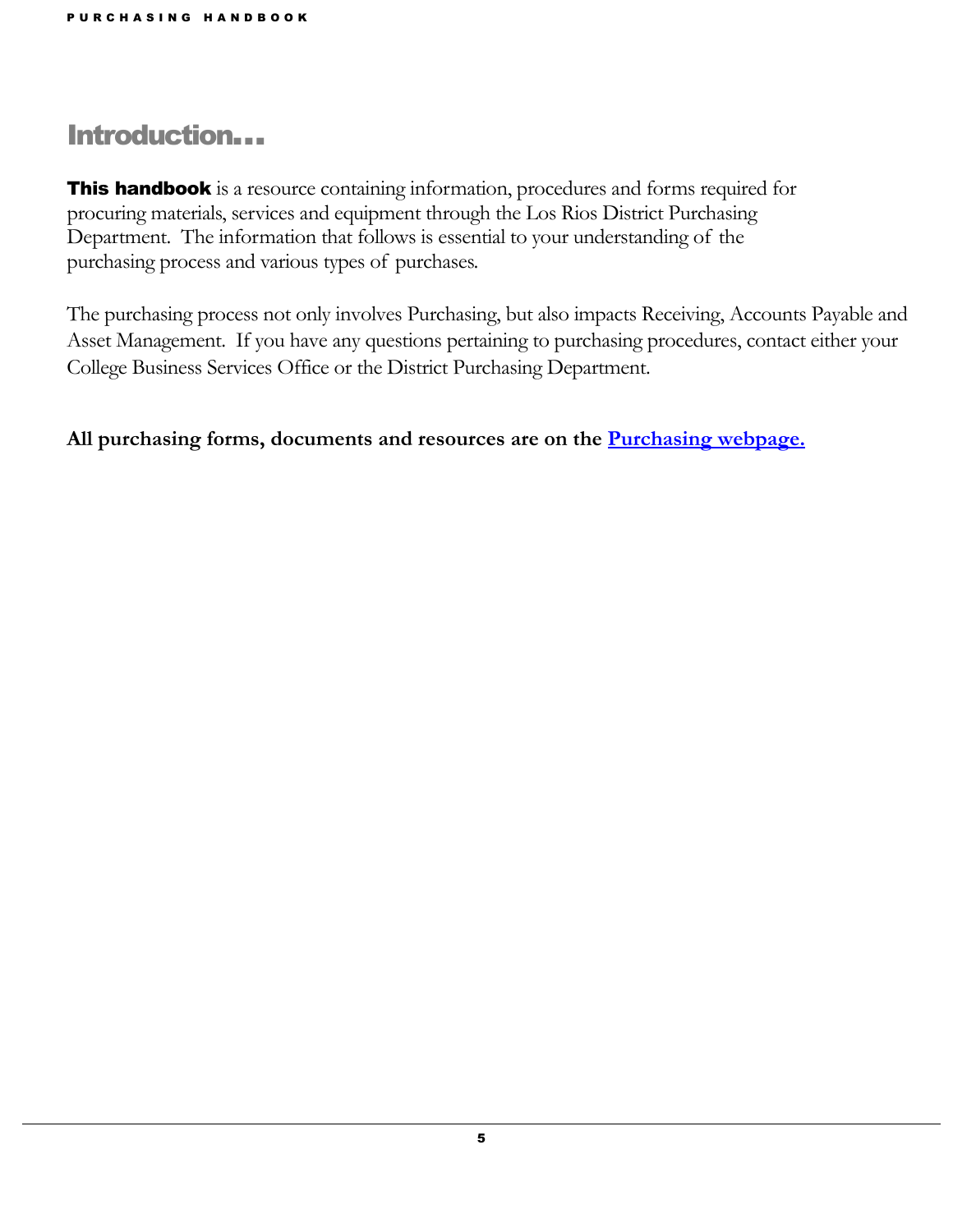## Los Rios Purchasing Team 2022

<span id="page-6-0"></span>

| <b>NAME</b>                                     | <b>AREA OF RESPONSIBILITY</b>                    |
|-------------------------------------------------|--------------------------------------------------|
|                                                 |                                                  |
| Paula Gordon                                    | Purchasing Supervisor                            |
|                                                 |                                                  |
| Suzy Rouiller - Buyer III                       | American River College                           |
|                                                 |                                                  |
| Jackie Kaldani - Buyer III                      | District Office/Ethan Way/Cosumnes River College |
|                                                 |                                                  |
| Brenda Haney - Buyer III                        | Folsom Lake College/Sacramento City College      |
|                                                 |                                                  |
| Kim Carrillo - Senior Buyer/Contract Specialist | Facility Management/Public Works Bids            |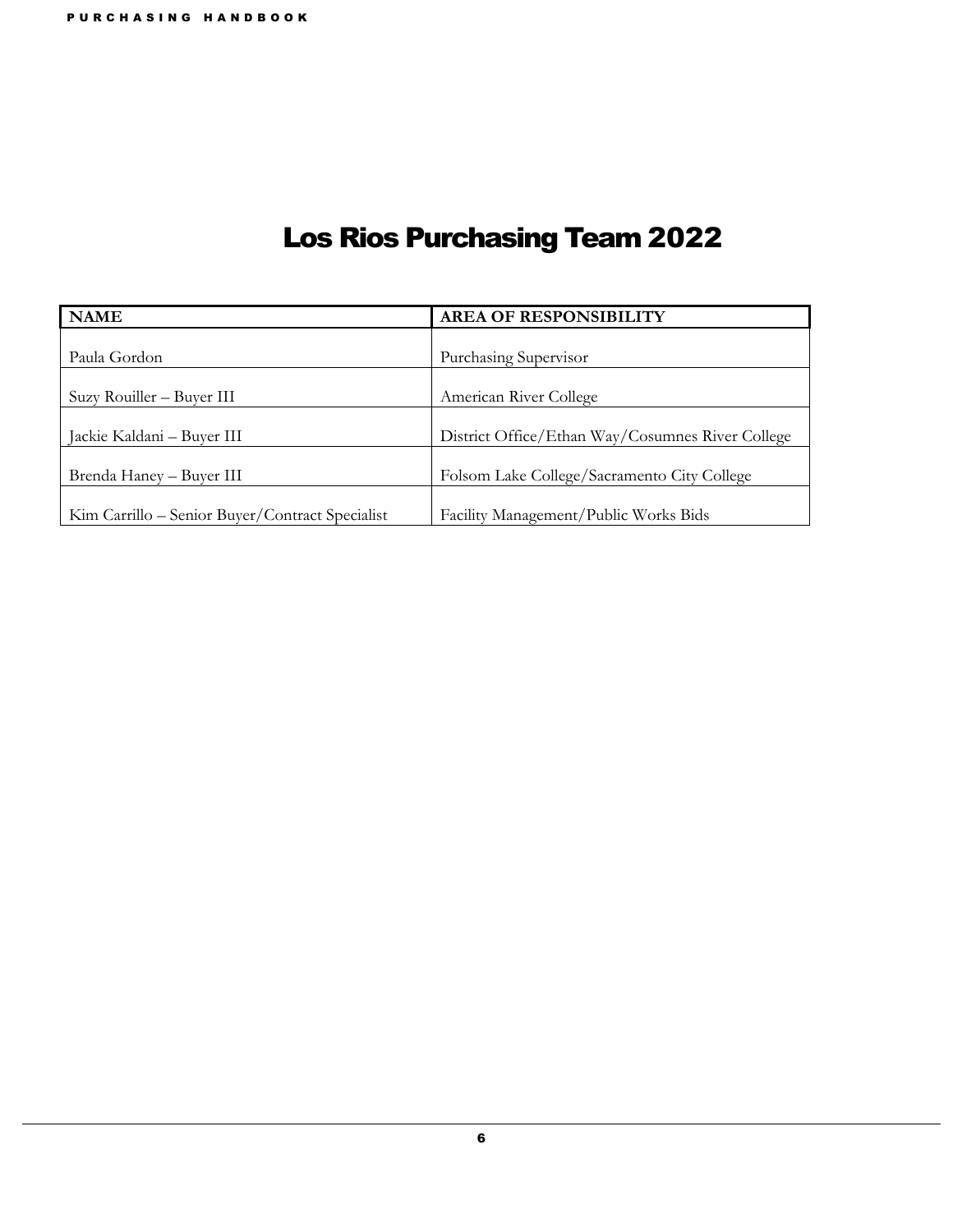## <span id="page-7-0"></span>Purchasing Code of Ethics

The Los Rios Community College District subscribes to the following Code of Ethics for the procurement of goods and services as developed by the National Association of Educational Buyers, Inc.

- 1. Give first consideration to the objectives and policies of our institution.
- 2. Strive to obtain the maximum value for each dollar of expenditure.
- 3. Decline personal gifts or gratuities.
- 4. Grant all competitive suppliers equal consideration insofar as state or federal statute and institutional policy permit.
- 5. Conduct business with potential and current suppliers in an atmosphere of good faith, devoid of intentional misrepresentation.
- 6. Demand honesty in sales representation whether offered through the medium of a verbal or written statement, an advertisement, or a sample of the product.
- 7. Receive consent of originator of proprietary ideas and designee before using them for competitive purchasing purposes.
- 8. Make every reasonable effort to negotiate an equitable and mutually agreeable settlement of any controversy with a supplier; and/or be willing to submit any major controversies to arbitration or other third party review, insofar as the established policies of the institution permit.
- 9. Accord a prompt and courteous reception insofar as conditions permit to all who call on legitimate business missions.
- 10. Cooperate with trade, industrial and professional associations, and with government and private agencies for the purposes of promoting and developing sound business methods.
- 11. Foster fair, ethical and legal trade practices.
- 12. Counsel and cooperate with purchasing associates and promote a spirit of unity and a keen interest in professional growth among them.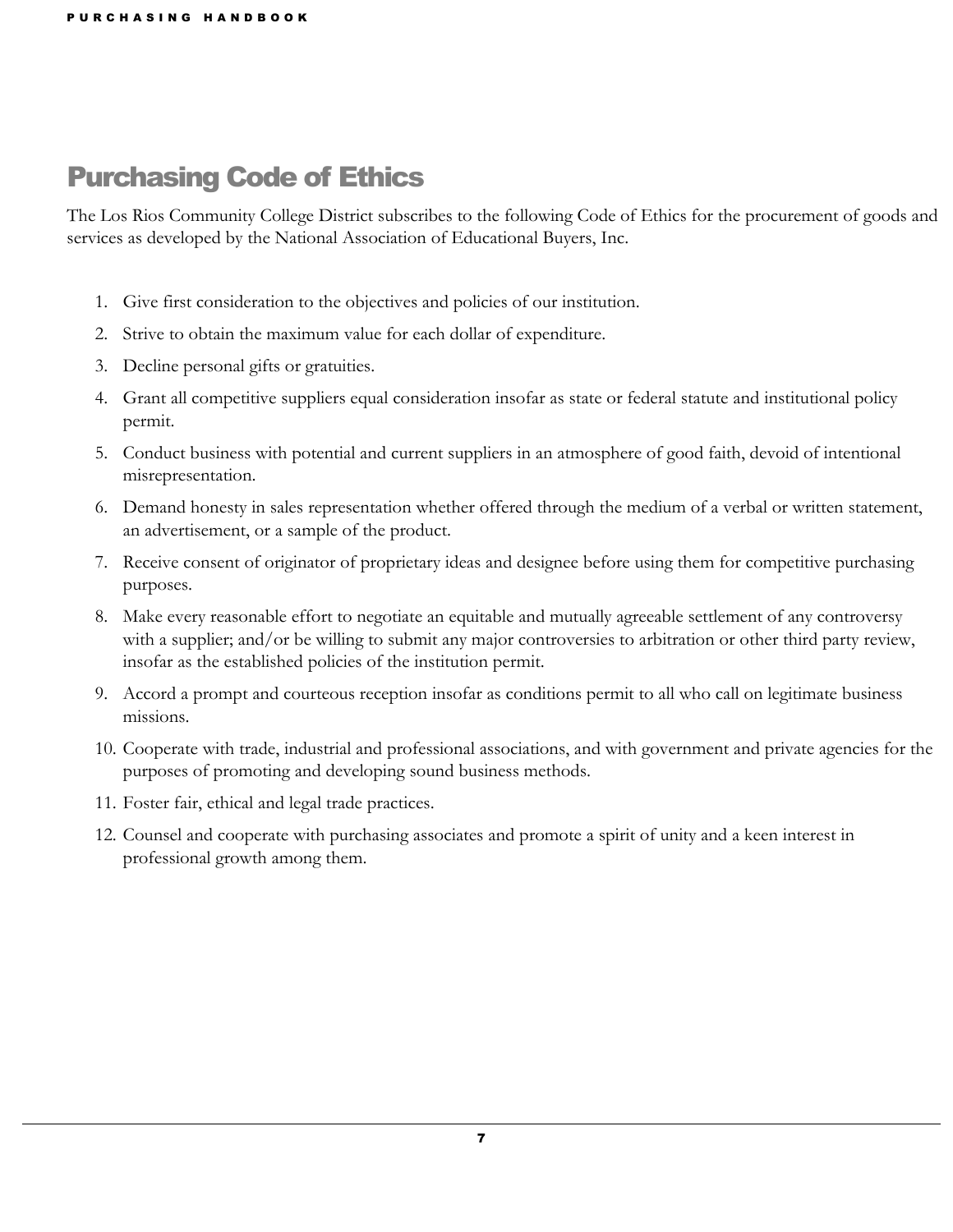## <span id="page-8-0"></span>Designee Responsibilities

| <b>Board of Trustees</b>              | Establish purchasing policies and regulations to ensure that goods and<br>services are purchased in a cost-effective and legal manner.                                                           |  |
|---------------------------------------|--------------------------------------------------------------------------------------------------------------------------------------------------------------------------------------------------|--|
| Chancellor                            | Establishes District purchasing procedure to ensure that all purchases<br>receive the proper review and approval.                                                                                |  |
| <b>Individual Staff Member</b>        | Identifies a need, initiates the purchase of goods or services and obtains<br>approval of the area dean/unit supervisor. Follows established<br>purchasing procedures and conflicts of interest. |  |
| Program Director/Coordinator          | Certifies the purchase is in compliance with the requirements of the<br>Categorical Program Grant or Special Project.                                                                            |  |
| Area Dean/Unit Supervisor             | Reviews requisitions for completeness, checks for appropriate budget and<br>availability of funds, authorizes the request and submits requisition to the<br>campus business office for approval. |  |
| Vice President of Administration      | Reviews requisition for correct budget and adequate funding. Review<br>requisition for overall appropriateness, approve and forward to the<br>District purchasing department.                    |  |
| <b>District Purchasing Department</b> | Has sole authority to prepare and issue District purchase orders for goods<br>and services. May obtain quotes in addition to those supplied by work<br>location.                                 |  |
|                                       | Ensures legality of all purchases.                                                                                                                                                               |  |
|                                       | Interviews vendors and identifies sources for products and services.                                                                                                                             |  |
|                                       | Coordinates comparative quotes and formal bids.                                                                                                                                                  |  |
|                                       | Establishes purchasing standards and specifications.                                                                                                                                             |  |
| Director of Accounting Services       | Reviews and approves District purchase orders over the bid limit.                                                                                                                                |  |
| Purchasing Supervisor                 | Reviews and approves District purchase orders under the bid limit.                                                                                                                               |  |
| Receiving Department                  | Verifies quantity of goods or services received and enters receiving<br>transactions in the District financial system.                                                                           |  |
| <b>District Accounting Department</b> | Pays vendor for materials or services received once appropriate<br>documents are in place.                                                                                                       |  |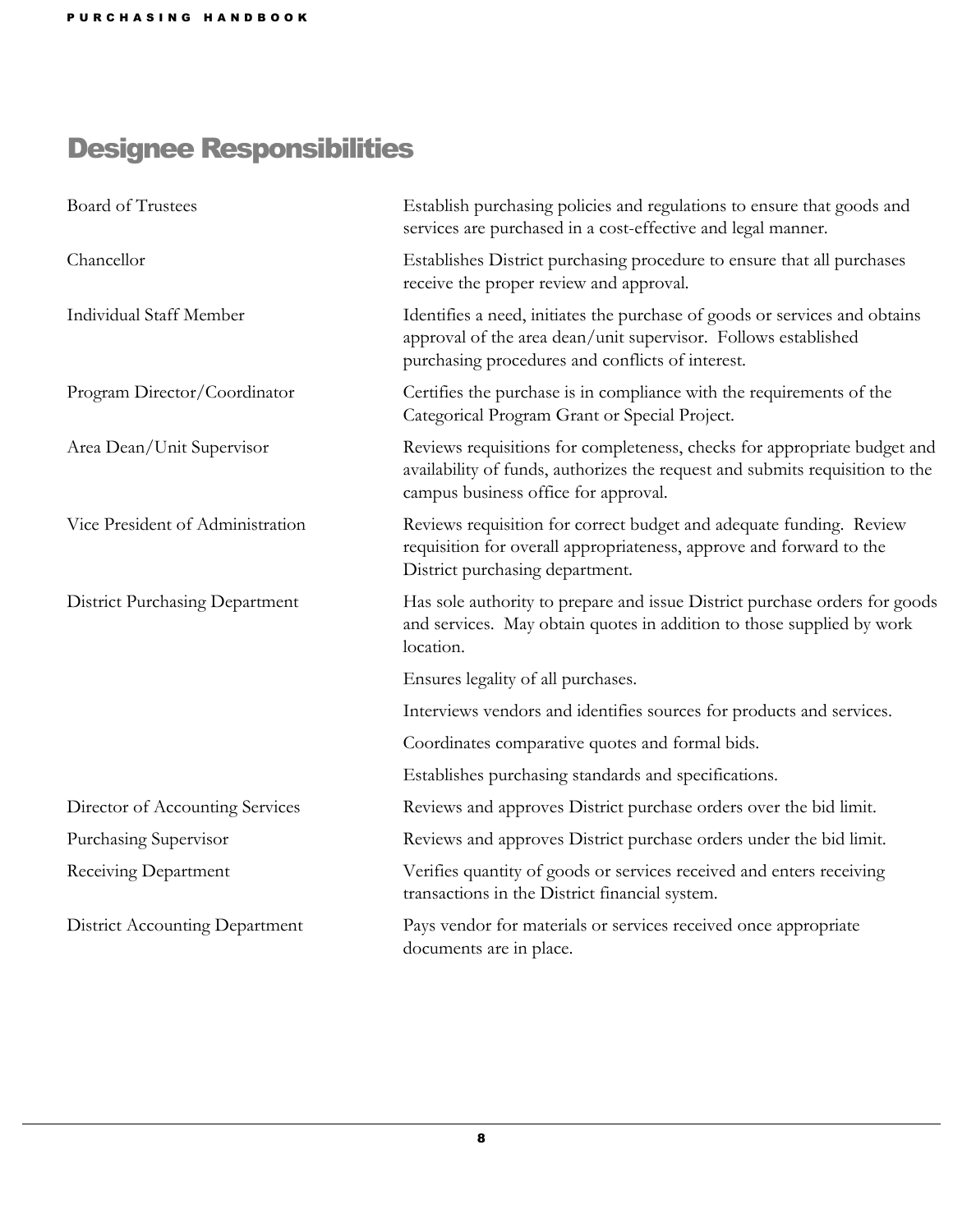## <span id="page-9-0"></span>Board Policy

Billions of dollars are spent annually by state and local governmental agencies for the purchase of goods and services. As of fiscal year 2021, Los Rios Purchasing Department issued almost seven thousand purchase orders annually valued at close to two hundred ten million dollars.

In order to ensure that these expenditures are proper, competitive and without conflict of interest, a variety of State laws and Los Rios Board Policies and Regulations have been enacted.

These laws and policies are too voluminous to be addressed here. Applicable state laws are found in the California Education Code and Public Contract Code (See [Applicable State Legal Codes\)](#page-18-0). A complete list of Los Rios Community College District Board [Policies and Administrative Regulations](https://losrios.edu/about-los-rios/board-of-trustees/policies-and-regulations) is available online.

#### **Procurement Applicable Policies and Regulations**

Board Policy

[P-8321: Contracts and Contract Procedures](https://losrios.edu/shared/doc/board/policies/P-8321.pdf) [P-8323: Bidding and Quotation Procedures](https://losrios.edu/shared/doc/board/policies/P-8323.pdf) [P-8315: Authorization of Signatories](https://losrios.edu/shared/doc/board/policies/P-8315.pdf) [P-8335: Service Agreements and Consultant Services](https://losrios.edu/shared/doc/board/policies/P-8335.pdf)

Administration Regulations

[R-8321: Contracts and Contract Procedures](https://losrios.edu/docs/lrccd/board/regulations/R-8321.pdf) [R-8323: Bidding and Quotation Procedures](https://losrios.edu/docs/lrccd/board/regulations/R-8323.pdf) [R-8315: Authorization of Signatories](https://losrios.edu/docs/lrccd/board/regulations/R-8315.pdf) [R-8335: Service Agreements and Consultant Services](https://losrios.edu/docs/lrccd/board/regulations/R-8335.pdf)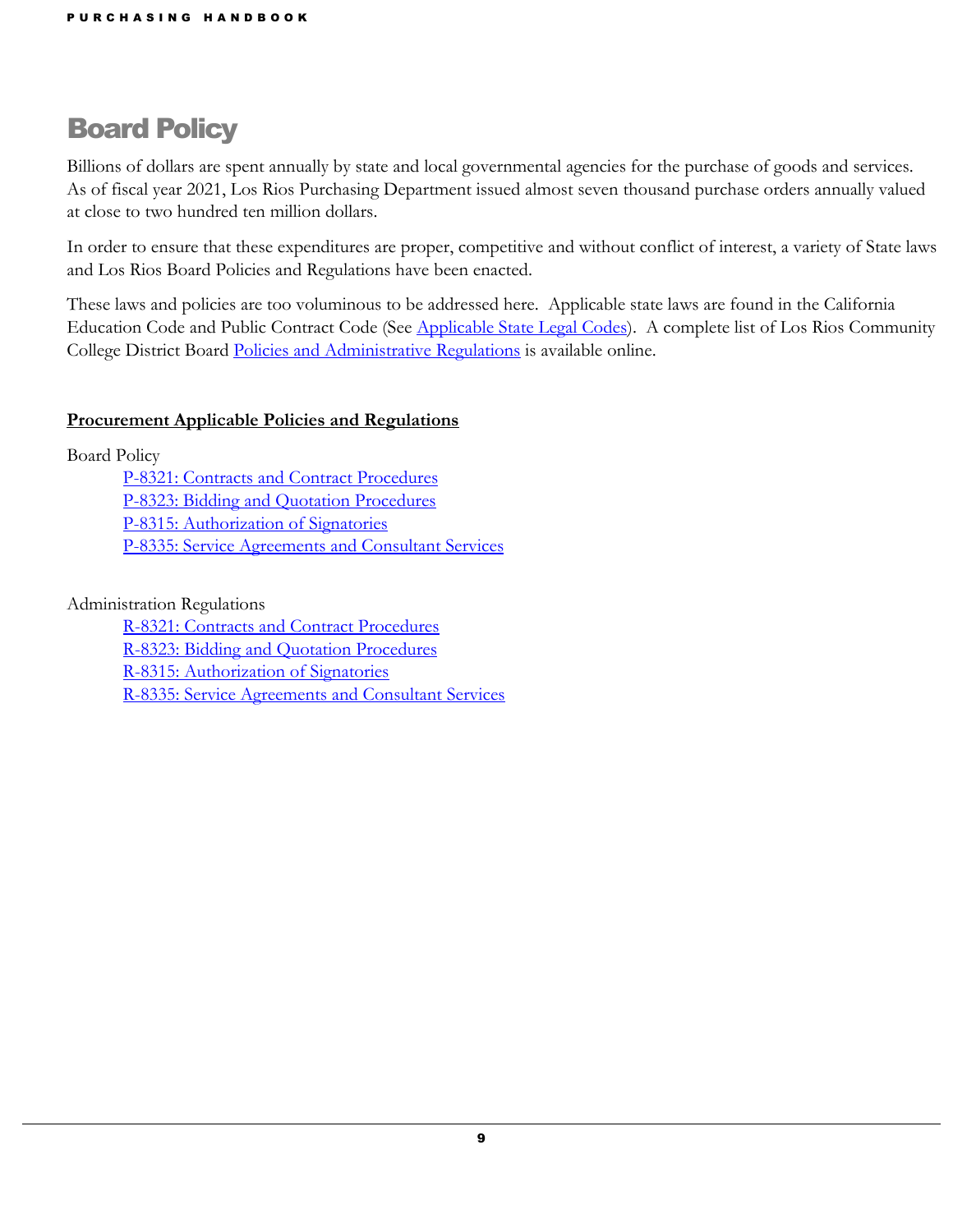## <span id="page-10-0"></span>Section 1 – Purchasing Process

**Authorization to commit District funds is only allowed by individuals that have been given the delegation of authority by the Board of Trustees, [Board Regulation 8315, 3.1.](https://losrios.edu/docs/lrccd/board/regulations/R-8315.pdf) Purchases made in the name of the District without an authorized purchase order can be considered the obligation of the person making the purchase and not the obligation of the District. For a list of authorized signers, see [Authorized Signers List.](https://employees.losrios.edu/docs/lrccd/employees/authorized-signers.pdf)**

#### <span id="page-10-1"></span>**Vendors**

Purchasing maintains an extensive vendor database in PeopleSoft. New vendors that want to do business with Los Rios Community College District can be referred to **Become a Vendor** on the Los Rios website.

All new vendors must complete the online [vendor application](https://losrios.edu/community/doing-business-with-los-rios/become-a-vendor) packet or the PDF vendor application.

If you need assistance in locating a vendor, Purchasing has available resources to help with vendor selection.

Purchasing should be notified of any changes in vendor name, address or contact information so that updates can be made to the vendor record in the Financial System.

#### <span id="page-10-2"></span>Purchase Requisition / Purchase Order

The purchase requisition is the initial document in the Purchasing process. A purchase requisition is required to initiate the purchase of goods and services valued at \$1,000 or greater (inclusive of tax and shipping). Purchases less than \$1,000 may use a Limited Purchase Order. See [Evolution of a Purchase Order.](#page-15-0)

Purchase requisitions are created using the PeopleSoft Financials online application. Each campus has designated individuals that have been trained for input/entry. If you are the designated entry person and need help with the online Requisition, refer to the [User Guide for Requisitions.](https://employees.losrios.edu/shared/doc/purchasing/requisitions-user-guide.pdf) To minimize delays, accurate and complete information should be provided. Include product/services description, stock numbers, color, size, etc. Vendor information should be provided if known. If it is a new Vendor, you may send them the link to complete the Vendor Packet or request that purchasing do so. Once a purchase requisition is entered and approved by an *authorized approver*, it is electronically batched overnight to the assigned Buyer in the Purchasing Department. Upon Buyer review, the Buyer initiates the purchase order. Refer to [Purchasing System Overview.](#page-16-1)

### <span id="page-10-3"></span>Limited Purchase Order (LPO)

A Limited Purchase Order (LPO) is a fillable Form  $\frac{\#GS32}{}$  and may be used for the purchase of goods or services (with the exception of service agreements) totaling less than \$1,000, including tax and shipping. The LPO is used in place of the online requisition purchase order process. These forms are available on the purchasing forms webpage and managed through your College Business Services Office. **LPO's cannot be used for service agreements or for equipment purchases.**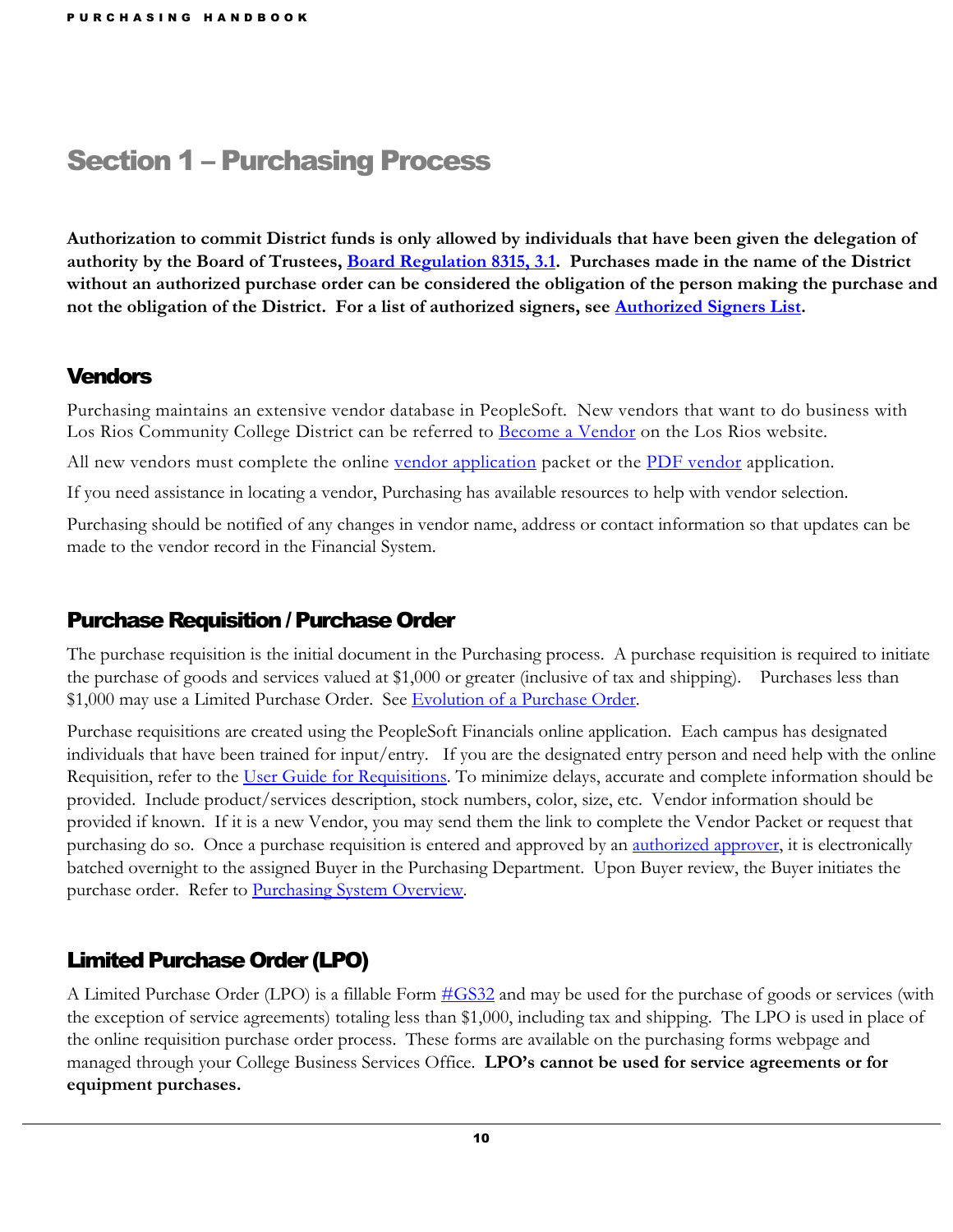LPO's require the same level of authorization as the online purchase requisition (see **Authorized Signer List**). Once approved you may place your order and/or pick up merchandise. When the LPO is approved, the requester provides the vendor with the original copy of the form. If you elect to pick up the merchandise, you are responsible for processing the receiving and providing a copy to the College Business Services Office.

### <span id="page-11-0"></span>Blanket Purchase Orders (BPO)

A blanket purchase order (BPO) is used for making multiple purchases (typically 6 or more) from the same vendor throughout the fiscal year; it is an open/standing purchase order. Limited by dollar amount, time period and type of goods and services ordered, it is distinguished from other types of purchase orders by a preceding "**B**" to the purchase order number.

#### **Blanket purchase orders cannot be used to purchase furniture or equipment.**

Blanket purchase orders are intended for use with vendors from whom you make frequent supply purchases or use throughout the year for unscheduled service. All BPO's terminate at the end of the fiscal year. The due date on the BPO is the date that the purchase order expires. Most blanket purchase orders are assigned a due date of May 1. Terminating the blanket purchase order in May allows time for the Accounting Department to process the final payment by the end of the fiscal year. Only blanket purchase orders for services or supplies that cannot be ordered in advance, will be given an ending date of June 30.

Areas must submit a new online purchase requisition for blanket purchase orders they wish to renew each year. The online requisitions have the capability to copy from the prior year if you provide the prior year BPO number to your site requisition entry person.

Blanket purchase orders cannot be received online; therefore, a [Blanket Order Release Form #GS 105](https://employees.losrios.edu/lrccd/employee/doc/gs/forms/gs-105.pdf) must be processed to authorize the Accounting Department to make payments for your individual purchases.

#### <span id="page-11-1"></span>Confirming Purchase Orders

Confirming purchase orders can be used in an emergency situation in which there is an urgent need for services or supplies.

The Vice President of Administration or site manager has the responsibility to make the final determination regarding when it is appropriate to request a confirming purchase order number. The following steps must be used when requesting a confirming purchase order:

- 1. The requester determines the need for a confirming order and submits request for an online requisition. If the purchase totals \$1,000 or more, comparative pricing requirements apply. You may obtain the required price quotations or request purchasing to do so. The quotes must be attached to the online requisition before a purchase order number can be released.
- 2. Upon [authorized signer](https://employees.losrios.edu/docs/lrccd/employees/authorized-signers.pdf) approval of the online requisition, the Business Services Supervisor or designee can contact the Purchasing Department requesting a confirming purchase order number.
- 3. The Purchasing Department will review the purchase requisition and if approved will respond to the Business Services Supervisor or designee with a purchase order number.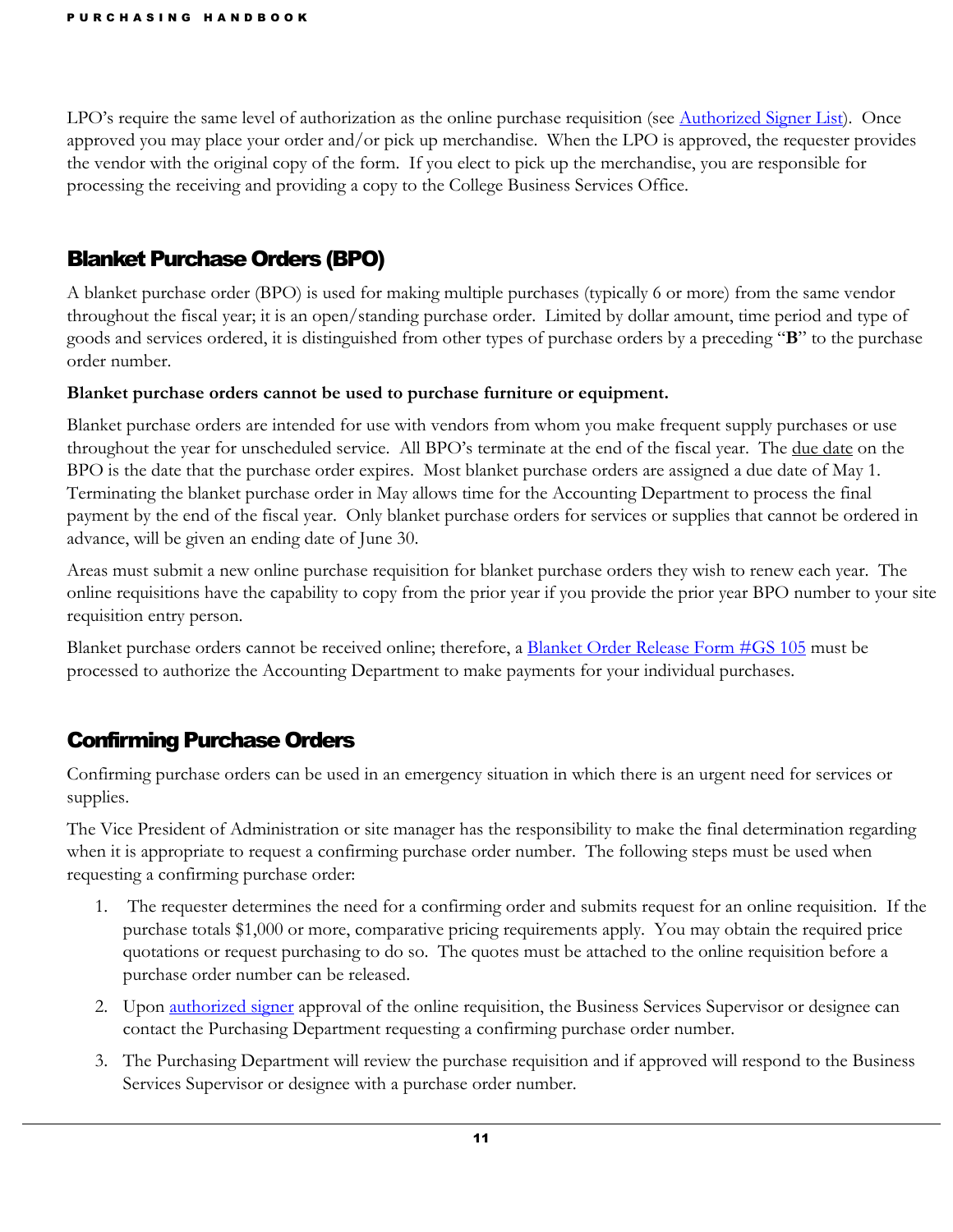#### <span id="page-12-0"></span>**Prepayments**

Some vendors do not accept purchase orders and require payments in advance of shipping an order. These purchases are called prepayments because the payment is made prior to receipt of the goods or services, i.e., subscriptions.

Follow the same procedure of submitting an online requisition and submit all required documentation from the vendor stating that prepayment is required. The invoice must be attached for preorder. The documentation from the vendor must state the total cost of the order, including sales tax and shipping and/or handling charges if any. Requisition must clearly state "PREPAYMENT REQUIRED". After the purchase order is processed, Purchasing gives it and the required back-up documents to the Accounting Department to issue a check and mail it with the vendor copy of the purchase order.

### <span id="page-12-1"></span>Change Orders

When a change or cancellation of an existing purchase order is required, the Purchasing Department issues a change order to the vendor. Typical changes include a change in quantity, price or description of merchandise, canceling or adding an item to the order.

To initiate a change order, complete a *Change Order Request* and submit it to the College Business Services Office. Change Orders require the approval of an Authorized Signer and are then forwarded to Purchasing.

### <span id="page-12-2"></span>Sales Tax

Not all vendors located outside of California collect California sales tax. Even though the vendor does not collect the sales tax, the District must pay the tax to the State of California. The purchase order will include the applicable sales or use tax. See [California Sales/Use Tax Rates.](https://employees.losrios.edu/sales-tax-rates)

#### <span id="page-12-3"></span>Merchandise Return Memorandum

Whenever merchandise is returned to the vendor, the Merchandise Return Memorandum [Form GS 14](https://employees.losrios.edu/lrccd/employee/doc/gs/forms/gs-14.pdf) must be completed by either the Receiving Department or the requester. Check with your Business Services Office for the specific procedures for your work location. Regardless of who is responsible for filling out the form, you need to inform your Receiving Department of your intent to return merchandise.

Many vendors require a return merchandise authorization number. Check with the vendor prior to any return to inquire about their return procedure.

The Merchandise Return Memorandum identifies the item(s) being returned, the reason for the return and whether the item is to be replaced, repaired or if the District is to receive a credit for the item(s). The form is completed by the person initiating the return.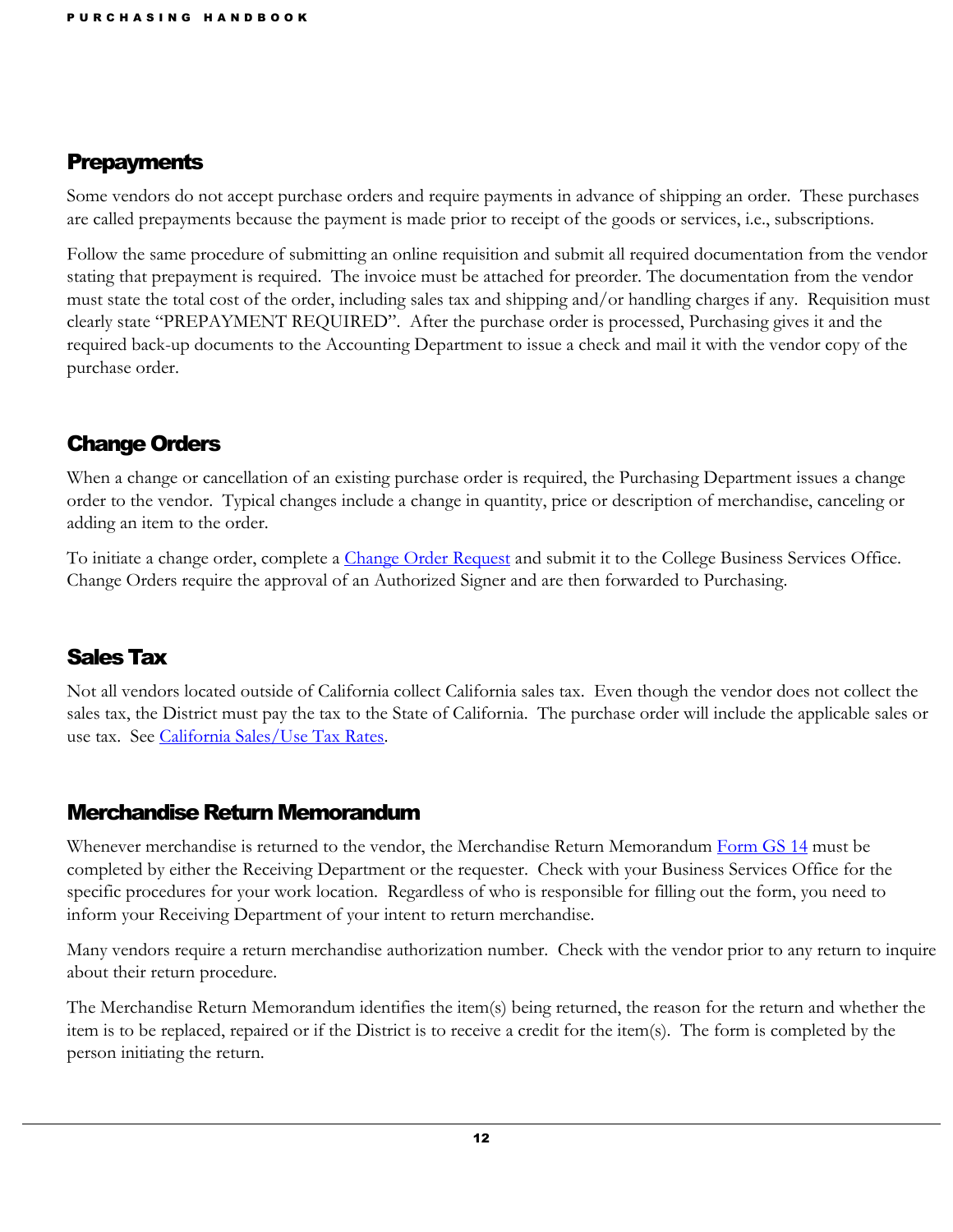When returning equipment items, you must remove the LRCCD asset tag from the item and attach it to the Merchandise Return Memorandum. If the asset tag cannot be removed from the item, write the LRCCD asset tag number on the Merchandise Return Memorandum. Fixed asset records must be modified anytime the vendor elects to replace rather than repair equipment. Notify the Purchasing Department if the item is to be replaced and the Purchasing Department will issue a new asset tag for the replacement item.

#### <span id="page-13-0"></span>Categorical Funds

Categorical funds are monies received from external agencies to be expended for specific purposes. These funds primarily use fund code 12 and are sometimes referred to as restricted, grants or special program funds. The approver is responsible to make sure the Categorical Certification is complete before submitting the requisition to Purchasing. Some of the major categorical programs in the District are Perkins 1C, DSPS, CARE, EOPS, Student Success, Student Equity (SSSP), TANF, CalWORKS, and State Instructional Equipment Fund (SIEF).

\*FEDERAL FUNDS: Purchases made with federal funds are subject to additional guidelines. You may view these guidelines on the purchasing website by selecting this link: [Using Federal Funds.](https://employees.losrios.edu/lrccd/employee/doc/purchasing/requirements-federal-funds.pdf)

### <span id="page-13-1"></span>State Object Codes

In the District's accounting system, expenditures are classified by both activity and object codes using the PeopleSoft program and account chartfields, respectively. In PeopleSoft, these chartfields are called Account Codes. Account Codes are used to distinguish the type of expenditures such as supplies or equipment. The accounts used by Los Rios are in accordance with the [California Community Colleges Budget and Accounting Manual](https://www.cccco.edu/-/media/CCCCO-Website/Files/Finance-and-Facilities/budget-and-accounting-manual-2012-edition-ada.ashx?la=en&hash=8D0B20749805F8DFEA3C3AFD2FDF0096A5361EB2) and are an expansion of the basic state object code reporting requirements mandated by the State.

The correct classification of expenditures by account is important since many financial reports are formatted to reflect expenditures or budgets by account.

The first character of the account represents the major expenditure classification. The succeeding characters represent sub-classifications within the major category. The major expenditure classifications for non-salary and benefit expenditures are:

4000 - Supplies and Materials 5000 – Other Operating Expenses and Services 6000 – Capital Outlay 7000 – 9000 Other Outgo

Determining the appropriate account may require consideration of how the goods or services will be used.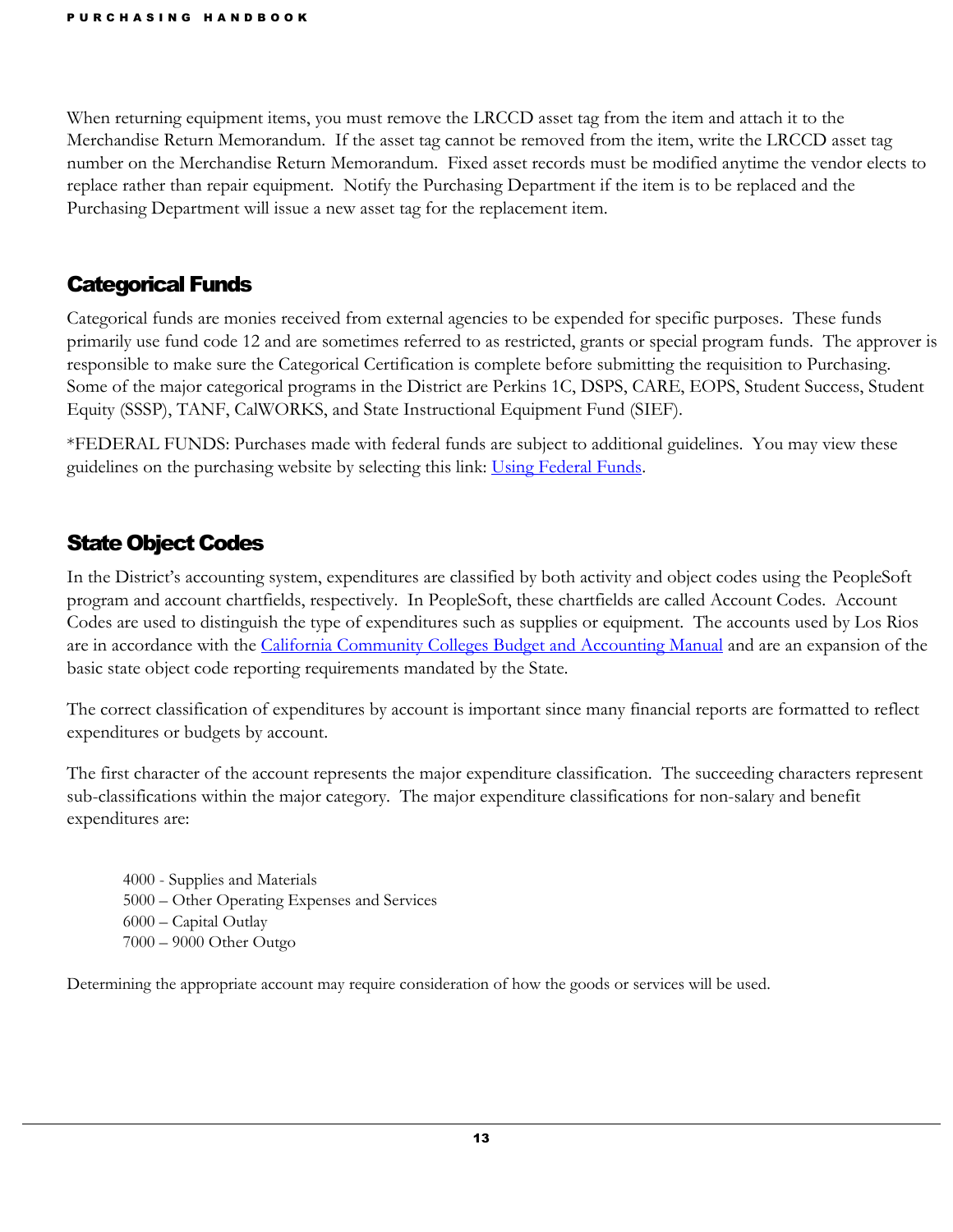## **Summary of Common Account Codes**

| 4100 Textbooks (Training Src Only)  | 5100 Contracts – Personal Service    | 6100 Land and Site Acquisition Cost |
|-------------------------------------|--------------------------------------|-------------------------------------|
| 4300 Instructional/Media Materials  | 5200 Travel & Conference             | 6120 Site Improvements              |
| 4301 Instructional - Printing Costs | 5201 Mileage - In District           | 6200 Buildings                      |
| 4302 Instructional – Automotive Tec | 5300 Dues and Membership             | 6210 BLDG - Leasehold Improvements  |
| 4303 Instructional - Software       | 5400 Insurance                       | 6300 Library Books and Other Media  |
| 4304 Instructional Books/Periodical | 5415 Insurance Deduct                | 6350 Collectibles                   |
| 4500 Non-instr Supplies & Materials | 5500 Utilities & Housekeeping Svcs   | 6410 Film Capitalized               |
| 4501 Non-instr Printing Costs       | 5600 Repairs/Software Maintenance    | 6480 Equipment/Replacement          |
| 4502 Tools                          | 5601 Rents/Leases/Software Licensing | 6490 Equipment/Capitalized Software |
| 4503 Non-instr Software             | 5603 Instructional Software License  | 6493 Instructional Software         |
| 4504 Non-instr Books and            | 5700 Legal, Election & Audit         | 6495 Lease Purchase Agreements      |
| Periodicals                         | 5800 Other Costs – Special Programs  | 9220 Prepaid expense                |
| 4507 Uniforms – PERS Reporting      | 5808 Admin Cost - Special Programs   |                                     |
| 4509 Non-Instr-Supplies-Contra      | 5810 Postage                         |                                     |
| 4790 Food Purchases                 | 5890 Other Operational Expense       |                                     |
|                                     |                                      |                                     |
|                                     |                                      |                                     |

Go to **State Object Codes** for a detailed explanation of the above.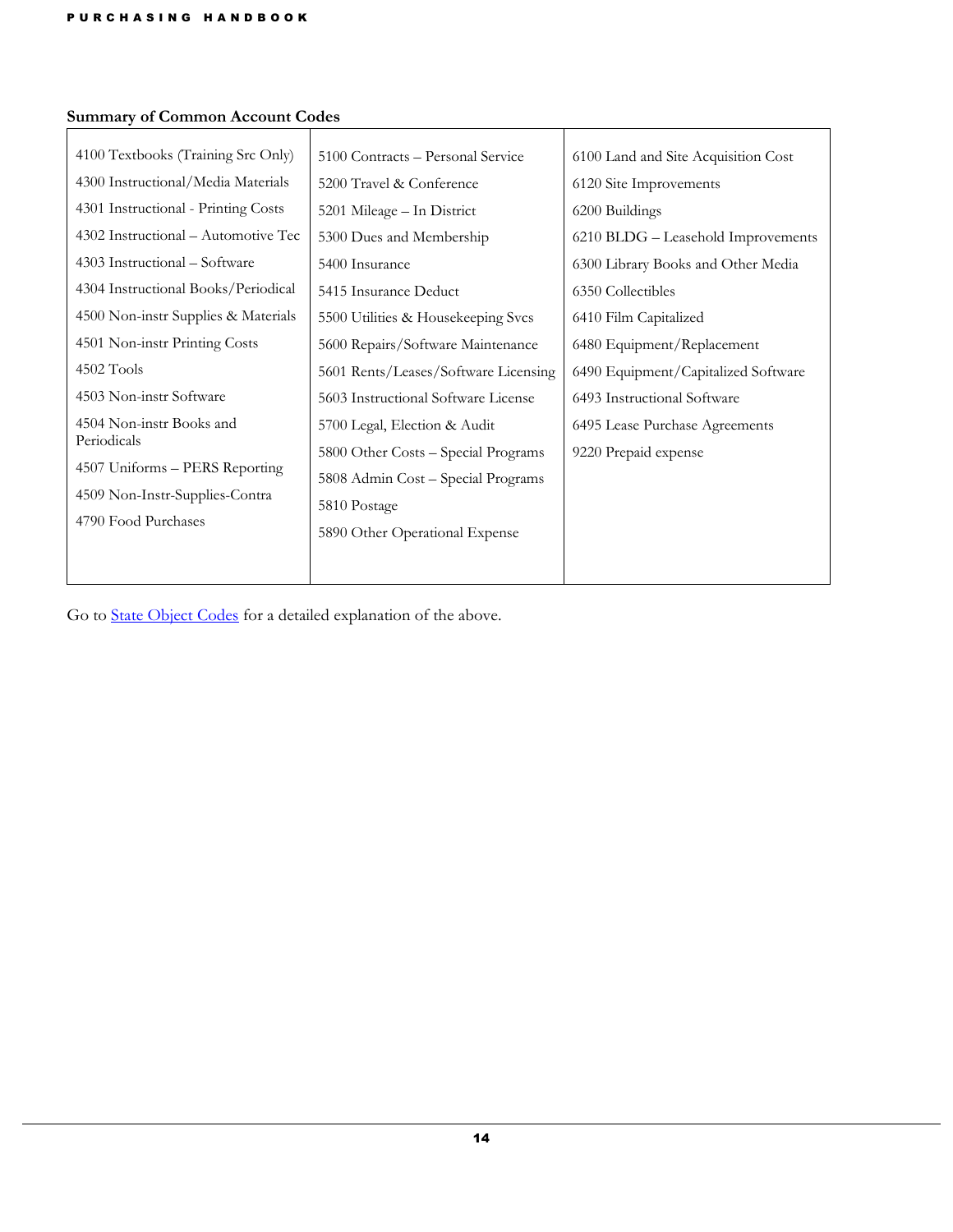<span id="page-15-0"></span>

### Evolution of a Purchase Order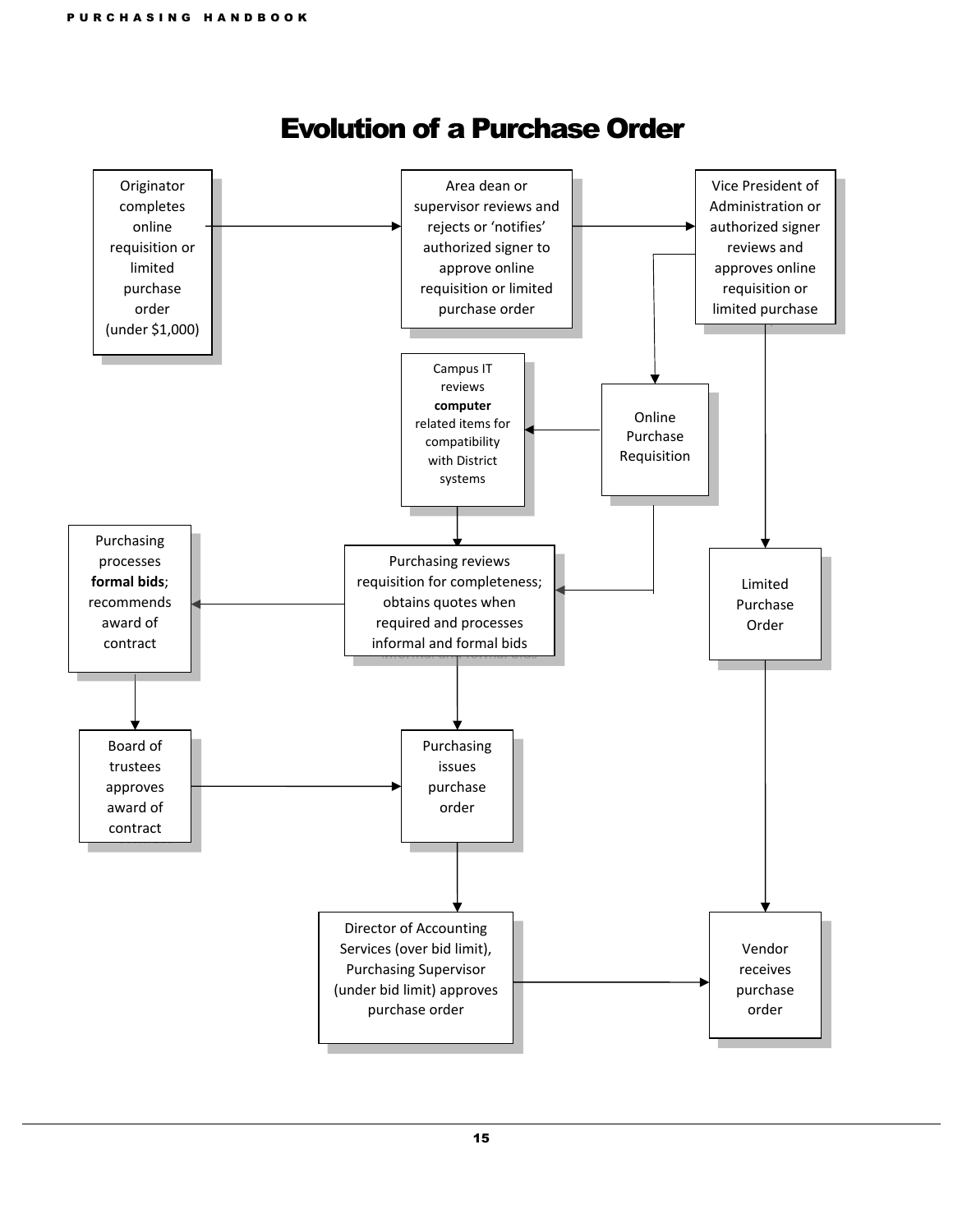<span id="page-16-1"></span><span id="page-16-0"></span>

### Purchasing System Overview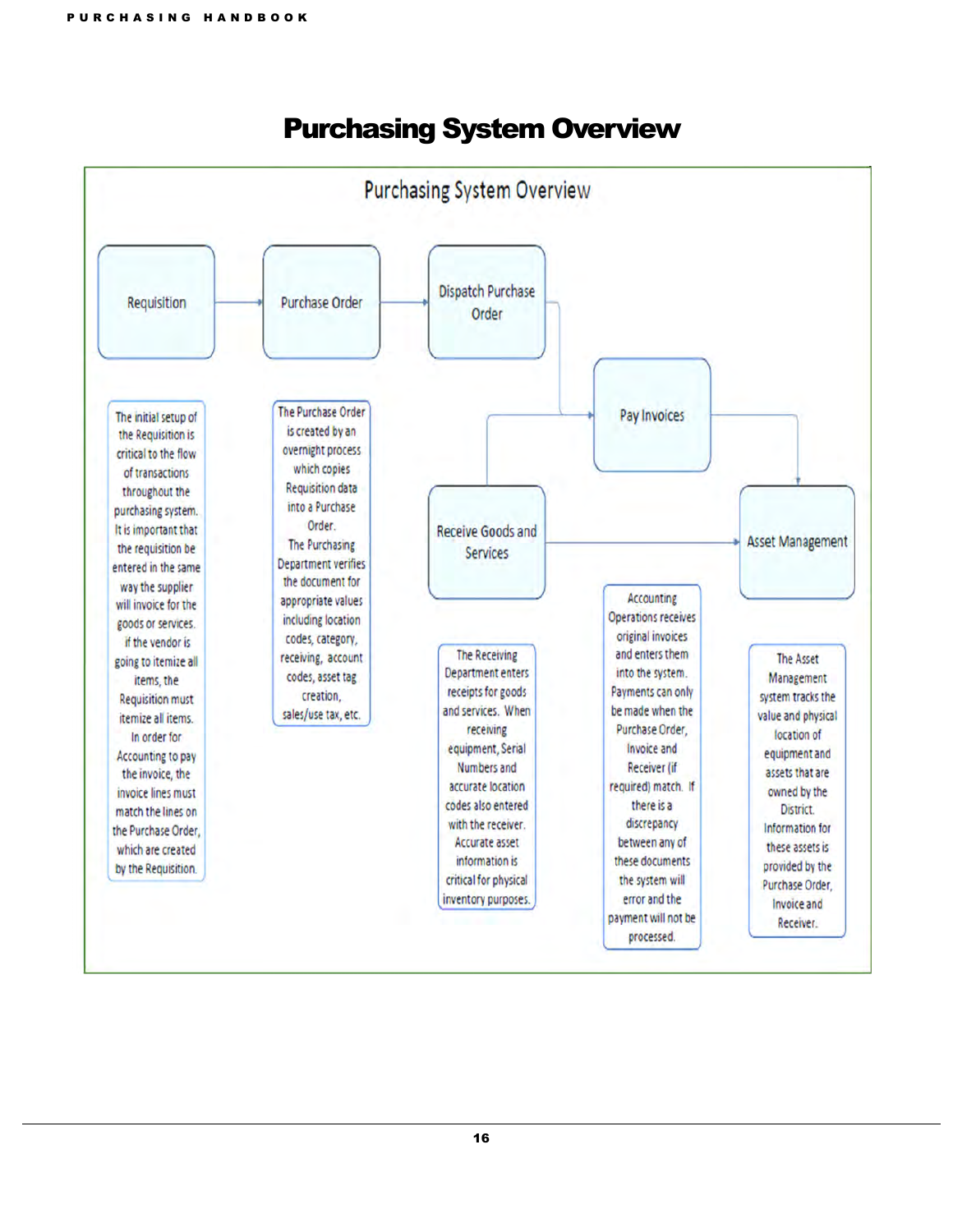## <span id="page-17-0"></span>Section 2 – Comparative Pricing

#### <span id="page-17-1"></span>Comparative Pricing

To ensure purchase of materials and services at the most advantageous price, District procedures require comparative shopping prior to making purchases. Combining the purchase of goods and services and standardizing whenever possible can prove to be cost effective. See [Comparative Pricing Requirements](#page-19-0) chart.

#### <span id="page-17-2"></span>Informal Quotations

Purchases with a unit cost ranging in value from \$1,000 to \$4,999 require documentation of informal written, telephone or internet quotations from three separate sources. The requester should obtain the quotations prior to submitting the purchase requisition. The purchasing staff can assist with this process when needed. If price quotations have been obtained by the requester, this information needs to be forwarded with the purchase requisition to prevent delays in processing the order and duplication of efforts by the purchasing staff. Purchasing staff may require quotes for items under \$1,000 when appropriate.

#### <span id="page-17-3"></span>Formal Quotations

Purchases priced from \$5,000 to \$99,100 for materials and services or \$5,000 to \$59,999 for public works projects (construction/renovation/erection/alteration/improvement/demolition/maintenance other than routine, recurring work) require three written quotations. Public works projects require quotes from approved CUPCCAA contractors. Public works projects \$25,000 and greater require payment and performance bonds from the contractor.

The requester should obtain formal written quotations from vendors or purchasing will obtain them. All quotations must be on a quote form or company letterhead and must be provided by an authorized representative of that vendor. If price quotations have been obtained by the requester, forward the information with the purchase requisition to prevent delays from purchasing staff obtaining the same quotes. **All public works projects must be coordinated with the Facilities Management Department.**

#### <span id="page-17-4"></span>Advertised Bids

All purchases that equal or exceed the current legal bid limit (\$99,100 for equipment, services and materials, or \$200,000 for public works projects) must go through the legally required formal bid process. Contract award must then be approved by the Board of Trustees. All formal bids are coordinated by the Purchasing Department. The Purchasing Department will work with the requester to develop specifications to assure the desired standard of quality and conformance with District policies and procedures. The formal bid process takes six to eight weeks from the date your request is received by the District Purchasing Department to contract award.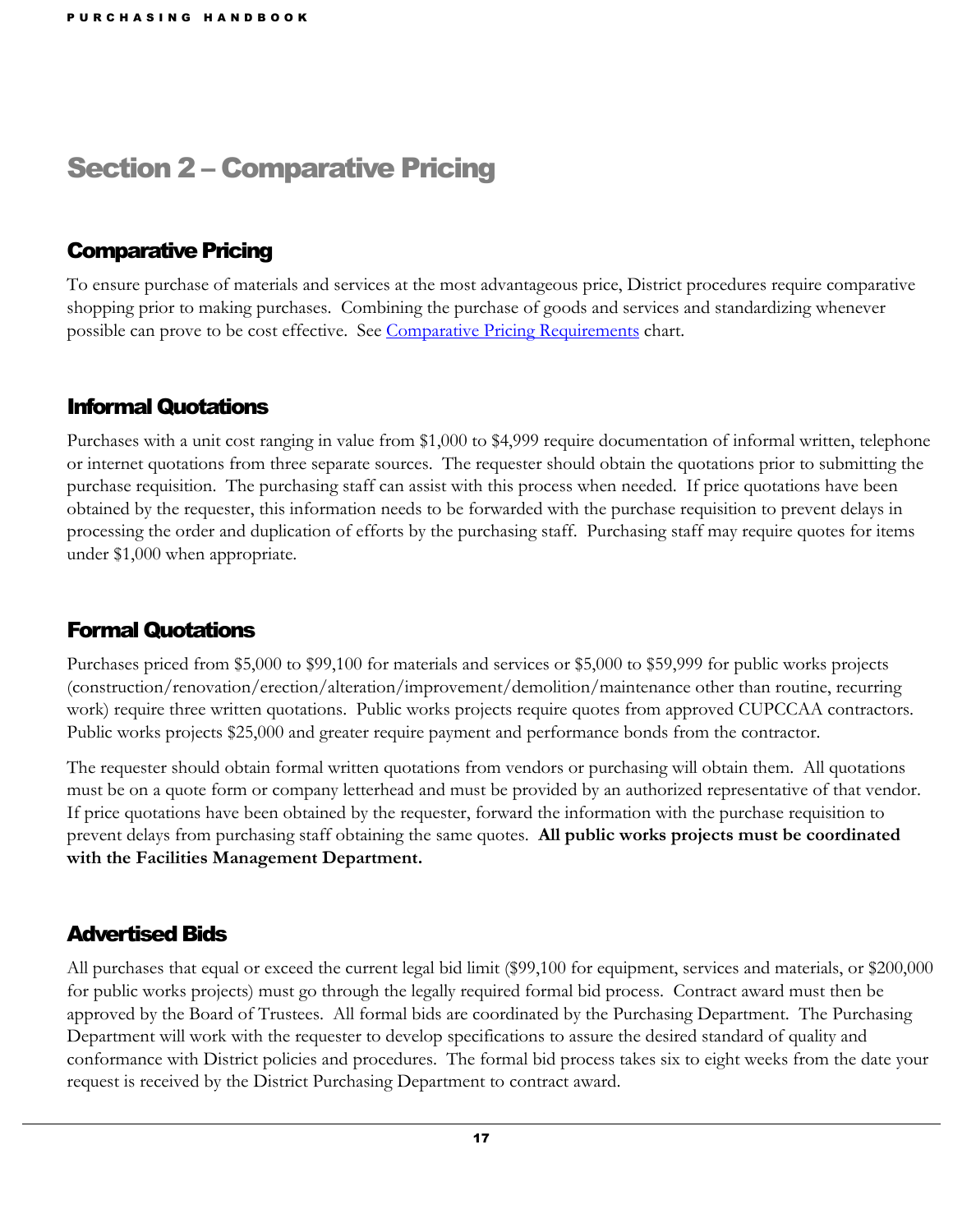Contact the Purchasing Supervisor for direction on bids/requests for proposals for equipment, services and materials. To assist with the bidding guidelines for public works (CUPCCAA) a [Public Works Bidding Procedure Matrix](https://employees.losrios.edu/lrccd/employee/doc/purchasing/bid-matrix.pdf) is located on the Purchasing website.

#### <span id="page-18-0"></span>Applicable State Legal Code Reference

- **Education Code (EDC)**
- EDC [81550 Authority to Lease Equipment](https://leginfo.legislature.ca.gov/faces/codes_displaySection.xhtml?sectionNum=81550.&lawCode=EDC)
- EDC [81551 Provisions Applicable to Contracts](https://leginfo.legislature.ca.gov/faces/codes_displaySection.xhtml?sectionNum=81551.&lawCode=EDC)
- EDC [81152 Terms of Leases](https://leginfo.legislature.ca.gov/faces/codes_displaySection.xhtml?sectionNum=81552.&lawCode=EDC)
- EDC [81644 Duration of Continuing Contracts for Services and Supplies](https://leginfo.legislature.ca.gov/faces/codes_displaySection.xhtml?sectionNum=81644.&lawCode=EDC)
- EDC [81645 Acquisition, Procurement, or Maintenance of Electronic Systems and Materials, Goods and Services](https://leginfo.legislature.ca.gov/faces/codes_displaySection.xhtml?sectionNum=81645.&lawCode=EDC)
- EDC [81651 Purchase without Estimates or Bids](https://leginfo.legislature.ca.gov/faces/codes_displaySection.xhtml?sectionNum=81651.&lawCode=EDC)
- EDC [81450 Sale of Personal Property](https://leginfo.legislature.ca.gov/faces/codes_displaySection.xhtml?sectionNum=81450.&lawCode=EDC) (Surplus)

#### **Public Contract Code (PCC)**

- PCC [1101 Public Works Contract](https://leginfo.legislature.ca.gov/faces/codes_displaySection.xhtml?sectionNum=1101.&lawCode=PCC)
- PCC [22030 Public Projects: CUPCCAA Alternative Procedure](https://leginfo.legislature.ca.gov/faces/codes_displaySection.xhtml?sectionNum=22030.&lawCode=PCC)
- PCC [22032 Public Projects: CUPCCAA Alternative Procedure](https://leginfo.legislature.ca.gov/faces/codes_displaySection.xhtml?sectionNum=22032.&lawCode=PCC)
- PCC [22034 Public Projects: CUPCCAA Alternative Procedure](https://leginfo.legislature.ca.gov/faces/codes_displaySection.xhtml?sectionNum=22034.&lawCode=PCC)
- PCC [20651 Letting Contracts; Necessity of Bids](https://leginfo.legislature.ca.gov/faces/codes_displaySection.xhtml?sectionNum=20651.&lawCode=PCC)
- PCC [20652 Purchase through Public Corporations without Advertising for Bids](https://leginfo.legislature.ca.gov/faces/codes_displaySection.xhtml?sectionNum=20652.&lawCode=PCC)
- PCC [20654 Emergency Work; Contracts without Bids](https://leginfo.legislature.ca.gov/faces/codes_displaySection.xhtml?sectionNum=20654.&lawCode=PCC)
- PCC [20657 Unlawful to Split Work Orders or Projects](https://leginfo.legislature.ca.gov/faces/codes_displaySection.xhtml?sectionNum=20657.&lawCode=PCC)
- PCC [20118.2 Technology Related Equipment, Software, and Services](https://leginfo.legislature.ca.gov/faces/codes_displaySection.xhtml?sectionNum=20118.2.&lawCode=PCC)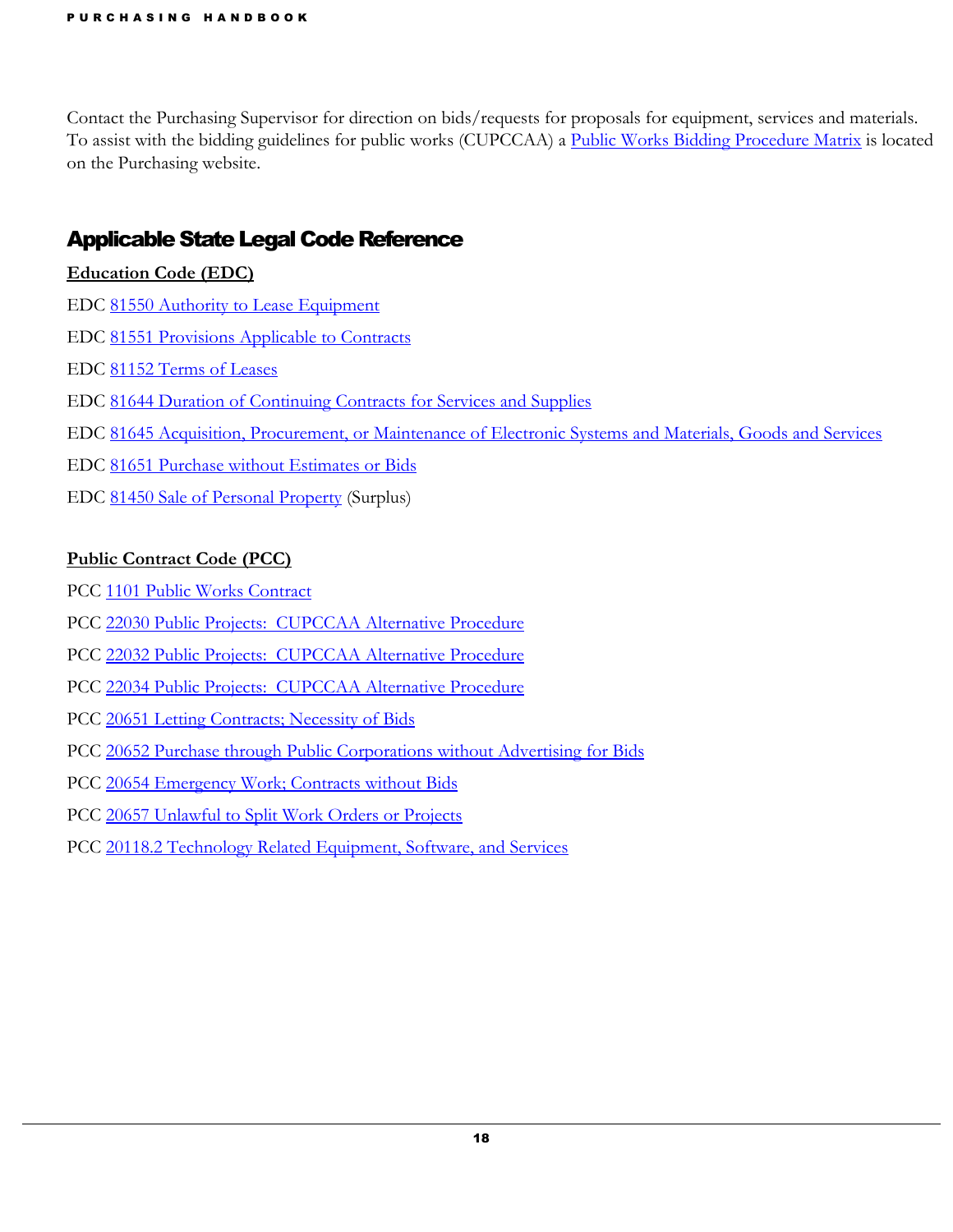## Comparative Pricing Requirements

<span id="page-19-0"></span>

\*Additional quotes are not required when purchasing from contracts, which have been publicly bid (i.e. CMAS, WSCA, FCCC, E&I, etc.). **It is the discretion of the Purchasing Department to obtain quotes in addition to those provided by the requesting department**.

\*\*Cumulative orders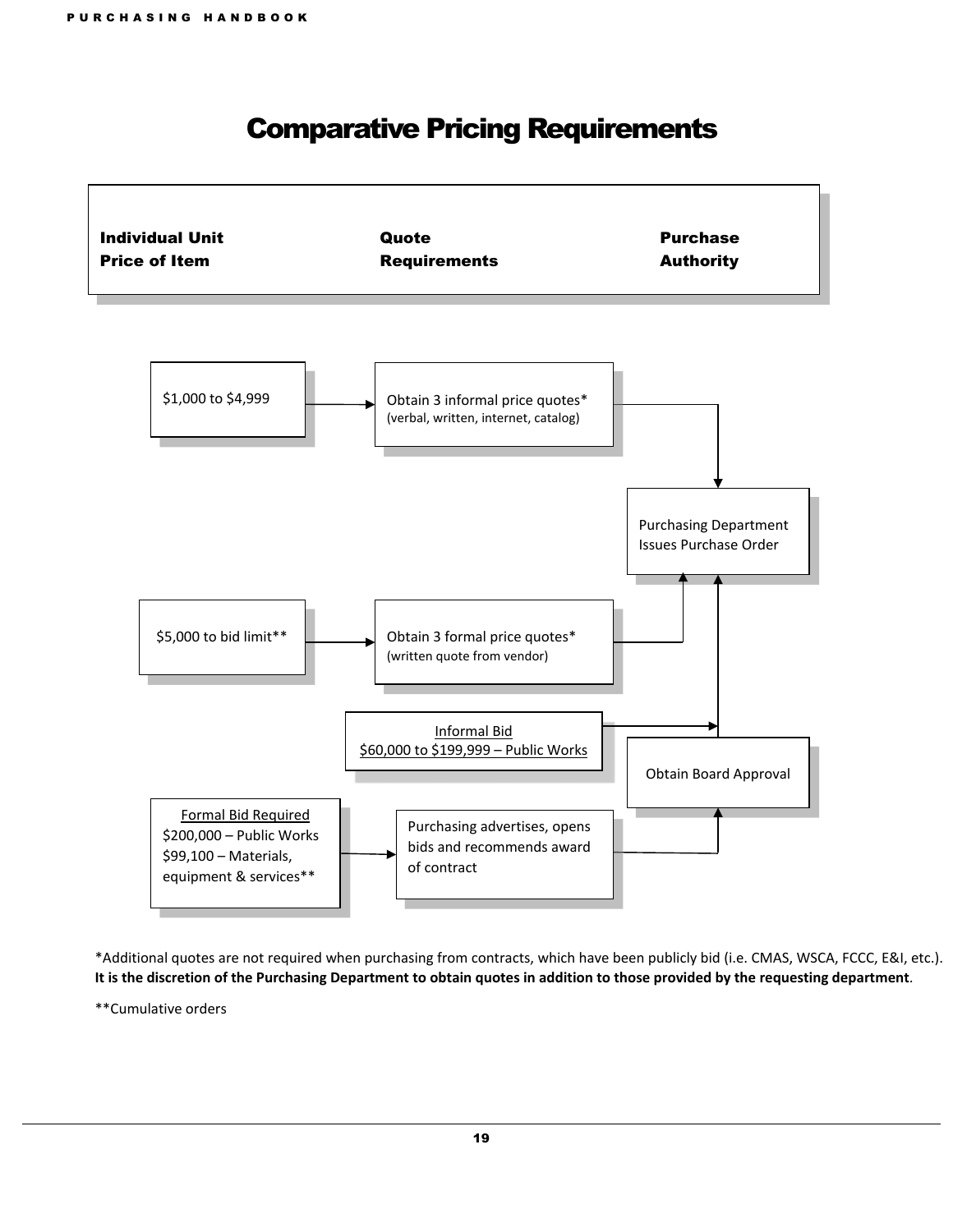## <span id="page-20-0"></span>Section 3 – Types of Purchases

#### <span id="page-20-1"></span>**Supplies**

Supply purchases are the most common type of purchases and range from individual items purchased on an as-needed basis to large combined, one-time purchases. Supplies are items that are expendable and quickly consumed or easily broken or damaged with a typical lifetime of less than one year. A supply purchase \$1,000 or greater, including sales tax and shipping charges, requires an online purchase requisition to be submitted. Supply purchases less than \$1,000, including sales tax and shipping charges, can use a Limited Purchase Order.

### <span id="page-20-2"></span>**Software**

Coding of expenditures for software can vary depending on the specifics of the purchase. For a more detailed list, see [Software Account Codes.](https://employees.losrios.edu/lrccd/employee/doc/purchasing/software-account-codes.pdf)

- 1. Purchases below \$5,000 use account code:
	- 4303 instructional software
	- 4503 non-instructional software
- 2. Capital outlay initial cost of \$5,000 or more:
	- 6490 license, maintenance, implementation
	- 6493 instructional software
	- 6303 online access for student library books
- 3. For maintenance and licensing:
	- 5600 maintenance or maintenance and licensing combined
	- 5601 non-instructional licensing only
	- 5603 instructional licensing only
	- 5890 online access, no actual software or license is purchased

#### <span id="page-20-3"></span>**Services**

Contracting for services include routine services, rentals, leases, equipment, maintenance, personnel and professional services. The purchase of services over \$1,000 requires an online requisition to be submitted. Include on the requisition the details of the type of service and frequency. State how often the service will be provided and the cost for each occurrence. If the service to be provided is on an as-needed basis, a Blanket Purchase Order can be issued for a maximum dollar amount to be used throughout the fiscal year.

A limited purchase order can be used for routine services less than \$1,000.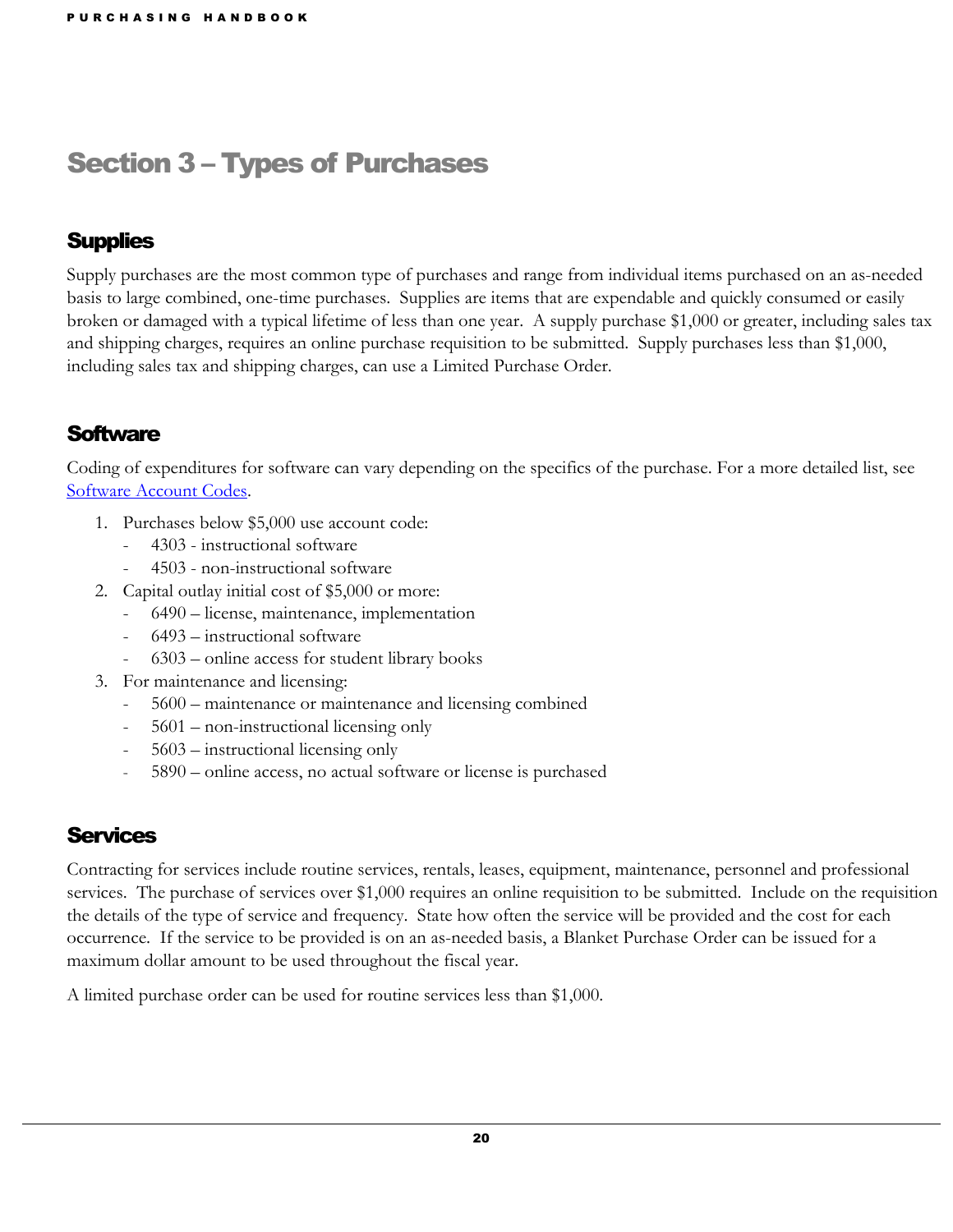### <span id="page-21-0"></span>Service Agreement (SA/Short Form)

Professional services are delivered by an independent contractor (individual, entity or firm) that offers its services to the public. These services are unique, specialized and/or technical and are of a specific project nature. Such services are paid on a fee basis and usually considered temporary or short-term, non-complex, easily identifiable services under \$15,000. Professional services do not include routine services/activities necessary for the function of District programs. It is a conflict of interest and not permitted to contract with employees of the District.

The IRS has established criteria to determine whether a person should be an employee or independent contractor. The District has developed a checklist that must be used when independent contractor status is chosen.

How to process an independent contractor – If you believe that an individual can be classified as an independent contractor, the following actions need to be taken:

The requestor completes these forms and attaches to the online requisition:

- [Service Agreement \(short form GS 78\).](https://employees.losrios.edu/shared/doc/gs/forms/gs-78.pdf)
- [Independent Contractor vs. Employee Checklist, Form GS 79.](https://employees.losrios.edu/lrccd/employee/doc/gs/forms/gs-79.pdf)
- Service Agreement Certification Form GS 154.
- Conflict of Interest Form GS 152.
- [New vendor application \(if applicable\).](https://losrios.edu/community/doing-business-with-los-rios/become-a-vendor)

#### **Completing the service agreement:**

- 1. Payment terms must be clearly stated on the service agreement form or an attached vendor document. Contract amount must be on the service agreement. Services to be rendered must be noted on the service agreement or an attachment. The service provider cannot change the terms of the service or add additional terms.
- 2. The requisition and above attachments are forwarded through the usual approval process to the Vice President of Administration (VPA) or authorized designee for approval. If the documentation is complete and acceptable, the VPA or authorized designee approves the online requisition, which then routes to District Purchasing for review and purchase order processing.
- 3. The Director of Accounting Services or Purchasing Supervisor reviews the documentation for appropriateness. If there are any questions about the nature of the independent contractor relationship, additional information will be requested from the VPA or designee. If there is still uncertainty about whether the individual should be an independent contractor or employee, the transaction will be referred to General Counsel for final determination. When the documentation is determined to be complete and the transaction appropriate, the Director of Accounting Services or Purchasing Supervisor signs the purchase order.
- 4. Approved purchase orders are then distributed by the Purchasing Department. When the contractor receives the approved copy of the purchase order, a contractual relationship exists and the contractor may begin work. **Work may not begin until the contractor receives an authorized purchase order.**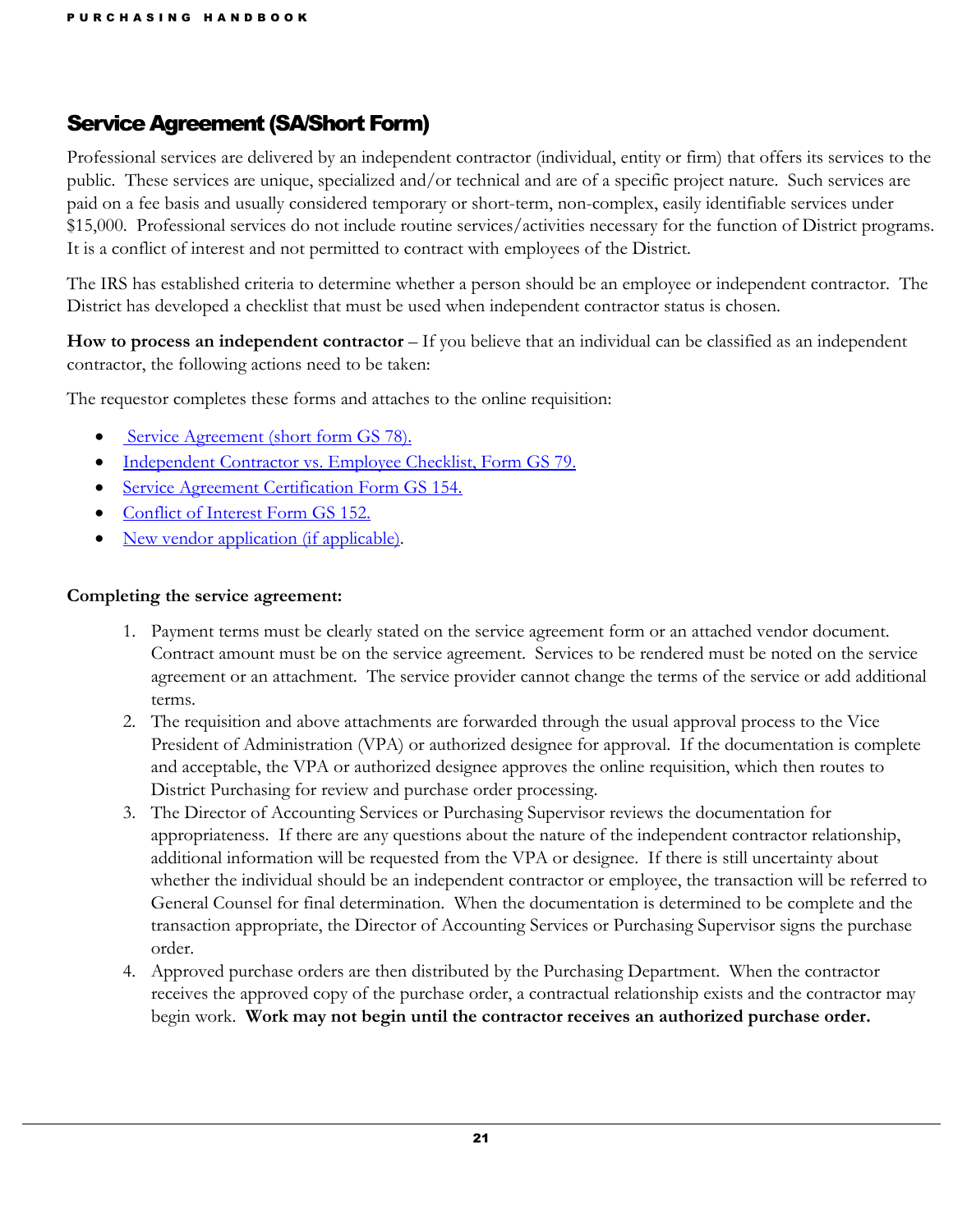#### <span id="page-22-0"></span>Professional Services Agreement (PSA/Long Form)

**District employees should never, under any circumstances, accept or sign a contract. The authority to sign contracts is limited to those included in the [Authorized Signers List.](https://employees.losrios.edu/lrccd/employee/doc/bs/authorized-signers.pdf) See [Administrative Regulation R-8315](https://losrios.edu/docs/lrccd/board/regulations/R-8315.pdf) for more information.**

**If a contractor or consultant begins work before a fully executed contract is in place, the District risks significant liability. Therefore, never, under any circumstances, should work for the District begin before a fully-executed contract is in place.**

#### **Contract Approval and Routing Form Procedures**<sup>1</sup>

- 1. Before routing the [Contract Approval Sheet and Routing Form,](https://employees.losrios.edu/lrccd/employee/doc/gs/forms/gs-113.pdf) the **College Requestor**<sup>2</sup> completes the following:
	- Ensure the vendor completes a [Vendor Application](https://losrios.edu/lrccd/main/doc/purchasing/vendor-packet-non-contractor.pdf) (new vendors only). This should be submitted to purchasing prior to the requisition so the vendor is added to PeopleSoft.
	- $\checkmark$  Prepare the requisition (submitted online in PeopleSoft.) The purchase order will not be signed until the contract is fully executed.
- 2. **College Requestor** completes and saves the [Contract Approval Sheet and Routing Form](https://employees.losrios.edu/lrccd/employee/doc/gs/forms/gs-113.pdf) before attaching it to an email<sup>3</sup>
- 3. **College Requestor** also ATTACHES to the email the following supporting documents:
	- $\checkmark$  Scope of Work. At a minimum, ensure the Scope of Work contains the necessary information to complete the attached Professional Services Agreement (PSA.)
	- $\checkmark$  Insurance documents. If insurance has been requested and not received yet, please note so on the routing form with contact email so Purchasing can follow up.
	- $\checkmark$  If this is a professional service delivered by an independent contractor, complete the Independent [Contractor vs. Employee Guidelines GS-79](https://employees.losrios.edu/lrccd/employee/doc/gs/forms/gs-79.pdf)
	- Contract/Agreement (if applicable). See **"Contracts/Agreement Types**" below.
- 4. **College Requestor** sends the email to the **Area Manager/Supervisor** for approval
- 5. Area Manager/Supervisor APPROVES<sup>4</sup> and **FORWARDS** the email to VPA
- 6. **VPA** APPROVES and **FORWARDS** the email to the **Contract Administrator** @ contracts@losrios.edu<sup>4,5</sup>
- 7. **Contract Administrator** completes the process and routes the contracts for signature.

1Refer to the **"Contracts/Agreement Types**" below for the major types that are included and excluded from this procedure.

<sup>2</sup>The College Requestor is the person that is initiating the contract request.

<sup>3</sup> Each College might have a process to review and approve the contract approval sheet and routing form before it is routed for VPA signature. Each College should individually develop their procedures for their processes that happen before and between step 1-4.

4 Make sure to included "APPROVED" in the body of the email as evidence of approval. Also, make sure to FORWARD (not reply) to keep the email sting to maintain sufficient audit evidence and to ensure the attachments remain. We are not requiring a wet OR digital signature on the PDF. Email approval is deemed sufficient at this time.

5 The Chancellor authorized the VPAs to approve contracts via the authorized signer list. VPA approval is required before an authorized signer can sign a college contract. Any requests that are not routed via the VPA must be rejected. The College President is also authorized to approve.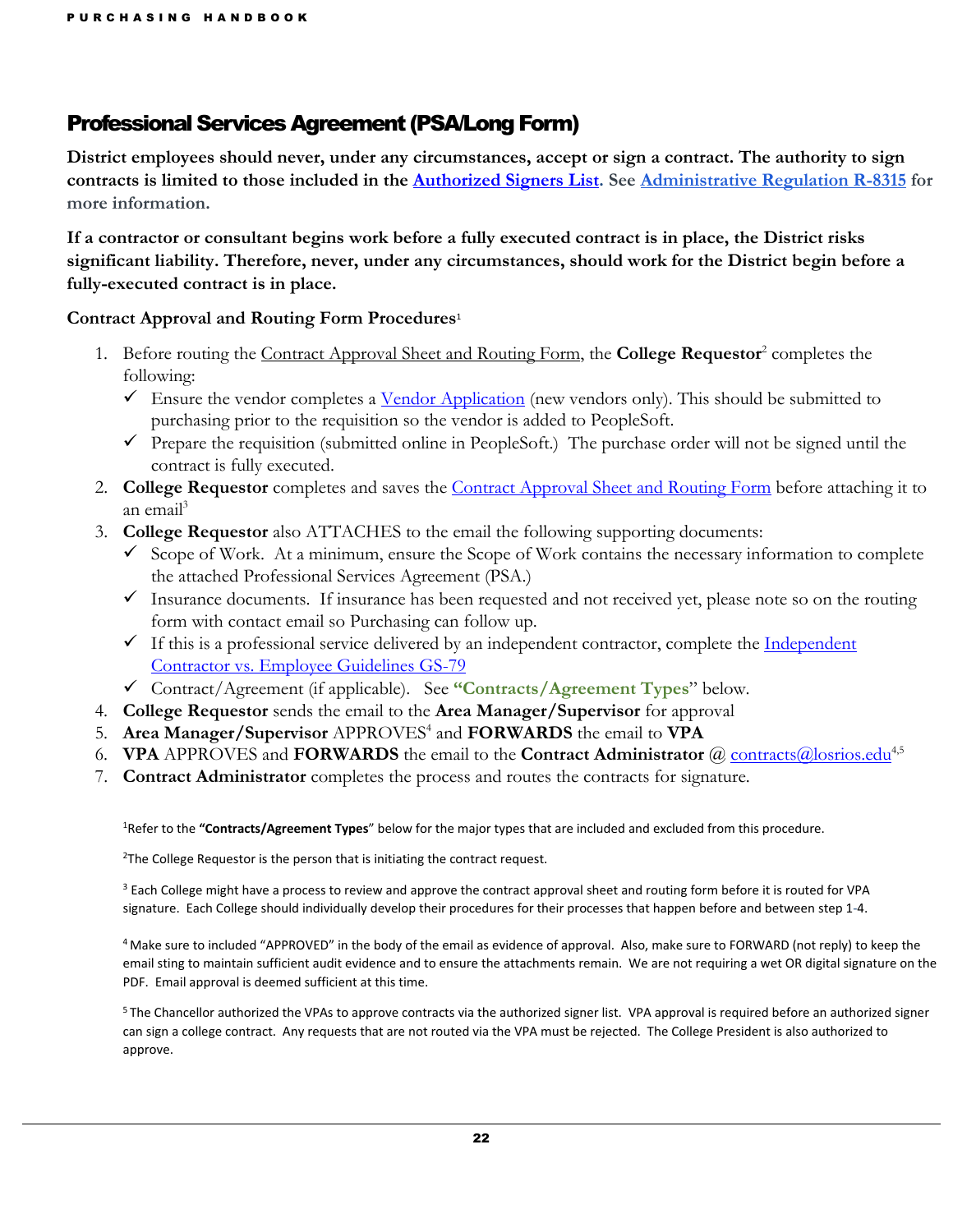#### <span id="page-23-0"></span>Other Types of Contracts/Agreements

- **Modified PSA or 3rd party contract (not a district contract)**. Only under exceptional circumstances will we entertain modifications to our standard agreements. Modifications significantly slow down the process and may expose the District to additional liability. The expectation is that the colleges will start with our standard template agreements. The service provider cannot change the terms of our services or add additional terms unless approved by General Counsel. If the vendor declines to use our standard PSA, the college should attach the proposed modifications to our PSA or 3<sup>rd</sup> party contract (not a district contract). The VPA is to review, approve and send it with comments to the Contract Administrator to explain the modifications. Contract Administrator reviews with District General Counsel for approval.
- **Amendments**. You do not need to complete the amendment. The Contract Administrator will prepare the amendment using the routed information provided. Please ensure all necessary information to complete the amendment is included in the additional/revised Scope of Work.
- **MOUs/Zero Dollar** (understandings with other educational agencies to provide educational services). Please ensure all necessary information to complete the MOU is included in the Scope of Work. Zero dollar contracts and agreements are presented separately to the board so they must be tracked diligently.
- **SaaS agreements** (requires added approvals): The Campus IT lead is the approver in the Area Manager/Supervisor section of the routing sheet. The VPA forwards to the DO-IT AVC for additional approval before it is forwarded to DO Contracts. Please connect with your Campus IT lead for more details.
- **[Facilities use agreements](https://employees.losrios.edu/lrccd/employee/doc/gs/forms/gs-121.pdf)** (used when we rent off campus facilities). Go through the same process as the PSA, with the added step of District Office ordering insurance as required by the agreement.
- **OTHERS that DO NOT follow these routing procedures:** 
	- o **Grants** (cash inflow). Please follow the Grant Submission & Acceptance Form procedures and connect with your business analyst for more details regarding how to route a grant for approval.
	- o **Allied Health Agreements for Clinical Placement**. Please connect with your college Allied Health educational program for more details regarding how to route these agreements.

**Note that there may be unique contracts/agreements that might not fit into the standard procedures. Please contact your VPA if you have such a situation. Your VPA can work with the Contract Administrator to determine the best way to proceed.**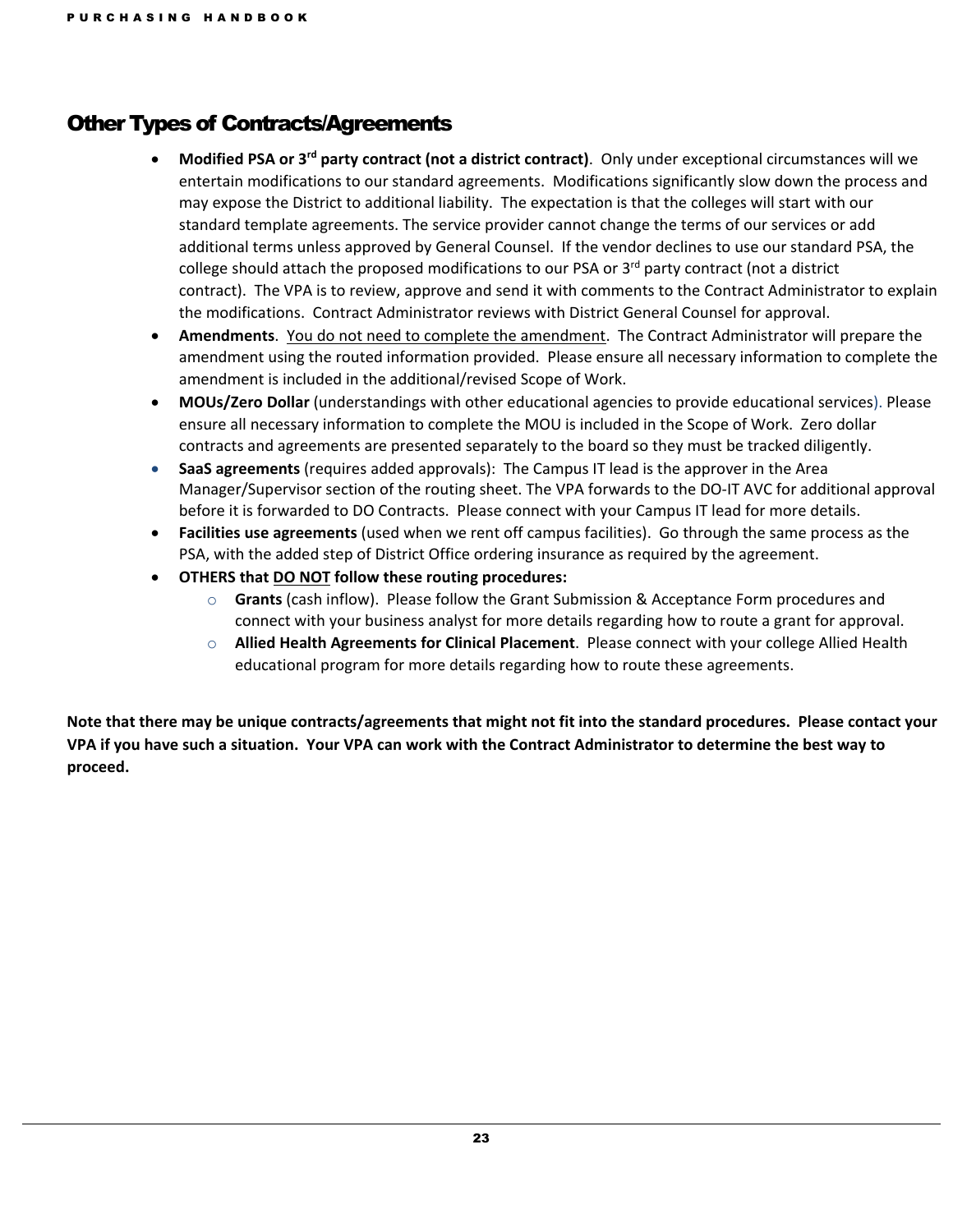#### <span id="page-24-0"></span>**Equipment**

Equipment, also referred to as "fixed assets" and "assets", is defined as tangible property which can be used for more than one year without material change in form or appreciable deterioration of its physical condition **and** purchase price total cost of \$5,000 or more. An item's total cost is determined by its purchase price, including sales tax, shipping/freight and other applicable fees (i.e. installations, e-waste, etc.).

The District maintains an inventory of fixed assets, which contain the description, model, serial number, cost, date of purchase and location processed under a 64xx account code.

Items that meet the above definition with a cost of \$5,000 or more will be issued a fixed asset tag. This tag captures information used to identify and track the item for inventory purposes and is affixed to the asset. The tag ID number is twelve characters long and populated as follows:

- Example tag ID  $\#106629600101$
- First seven characters are the purchase order number without the leading zeros (1066296),
- the next three are the line number on the purchase order (001),
- and the last two represent the quantity number (01).

In some instances, computer components and equipment will be considered a kit and tagged accordingly.

A fixed asset tag should be placed in a conspicuous place on the item, not on the back or underneath where it is difficult to access. Examples of placement for asset tags are:

- Bookcases, desk and file cabinets any one of the front corners of the asset.
- CPU'S, printers, monitors near/next to the power button.

The more consistent, specific and uniform the placement, the easier it will be to locate the tag.

Vehicles are not tagged. However, the District's fixed asset system will contain the VIN number and location of the vehicle.

**Fixed asset records contain location information (site, building and room). If equipment is moved to a different room, department or building an [Equipment Transfer Record Form GS 104](https://employees.losrios.edu/lrccd/employee/doc/gs/forms/gs-104.pdf) must be completed.**

#### <span id="page-24-1"></span>Computer Equipment

Standards for computer equipment have been established to maintain levels of quality and functionality throughout the District. Request for computer hardware, software and related items require approval of the computer specialist at your work location. In addition, all computer server equipment must be approved by the Information Technology Department at the District Office before being processed by the Purchasing Department. Please see Information [Technology Expenditure Review Process](https://employees.losrios.edu/lrccd/employee/doc/purchasing/it-expenditure-review-process.pdf) for additional reporting requirements.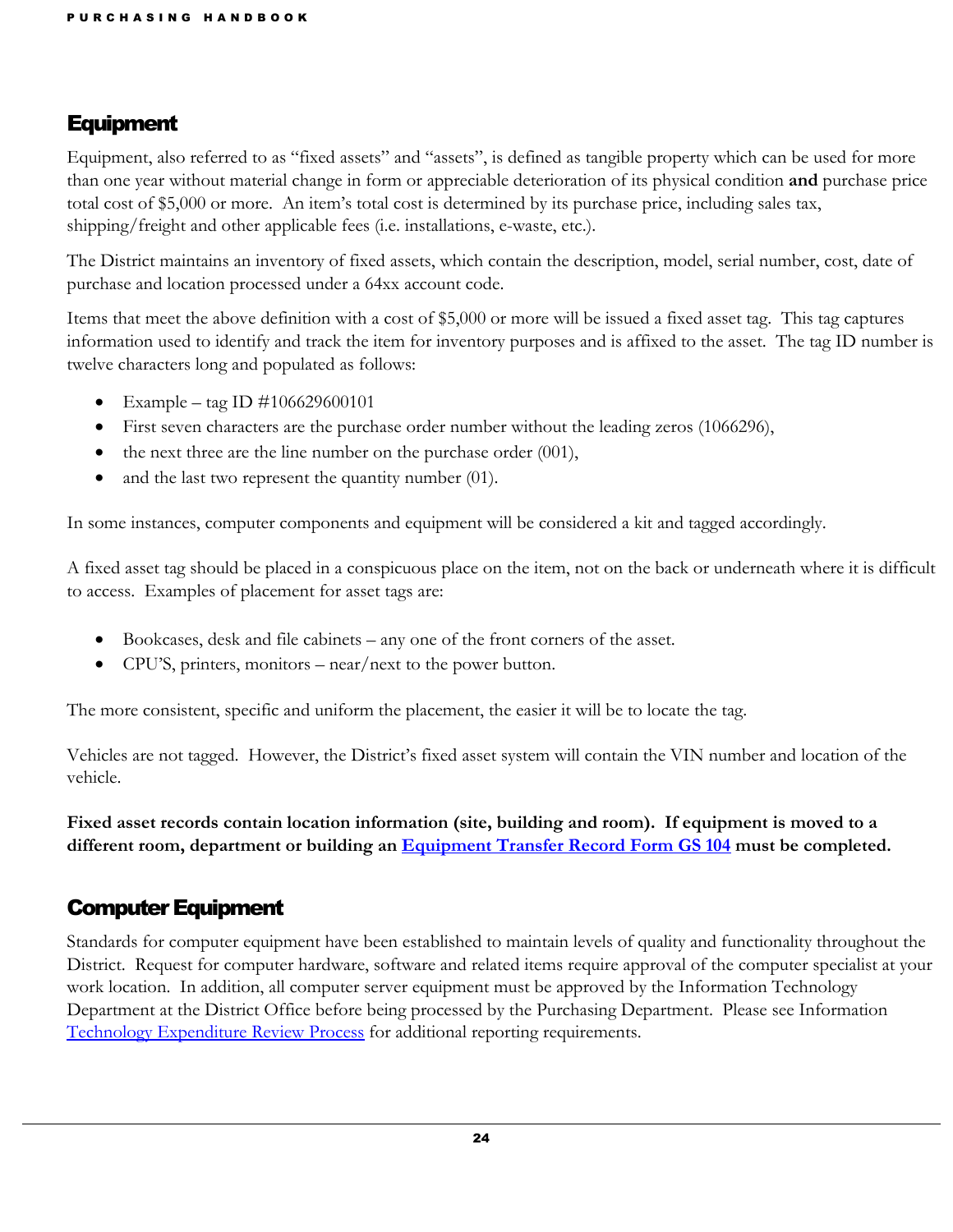#### **Electronic Waste Recycling Fee**

The purchase of covered electronic devices (CED) is subject to an electronic waste recycling fee. These devices include computer monitors, laptop computers, tablets, OLED and LCD TV's and portable DVD players. When submitting your purchase requisition for any of the covered electronic devices you will need to add the Electronic Waste Recycling Fee (updated January 2017) for each device as a separate line item. The fee varies depending on the size of the screen measured diagonally as follows:

- \$5.00 when the screen is larger than 4", but smaller than 15"
- \$6.00 when the screen is larger than 15", but smaller than 35"
- \$7.00 when the screen is larger than 35"

#### <span id="page-25-0"></span>Leases and Rentals

Leases fall into two categories:

- **1. Operating lease** typically a monthly rental of equipment or facilities. Monthly payments are paid as rent expense (account #5601).
- 2. **Capital lease** is essentially a contract to purchase, one in which the District/college takes title to the asset at the end of the lease term for little or no cost. An asset obtained through a capital lease must be tagged and recorded in the fixed asset inventory. One of the following criteria must be met for the transaction to be classified as a capital lease:
	- a. At the end of the lease, the lessee owns the property being leased.
	- b. At the end of the lease, the lessee can purchase the property for a bargain purchase option.
	- c. The lease term exceeds 75% of the estimated economic life of the leased property.
	- d. The present value of all lease payments is equal to 90% or more of the value of the asset.

If the transaction is determined to be a capital lease, it must be accounted for as though the asset was purchased (capital outlay) and a debt was incurred to finance the purchase. Contact General Accounting for specific information on how to budget these types of transactions.

#### <span id="page-25-1"></span>**Furniture**

The District has standardized furniture that includes panel systems, modular desk systems and conventional furniture in order to maintain consistency in appearance and interchangeability of parts. Contact the College Business Services Office or District Purchasing for the preferred product line, contract, vendor and pricing information.

### <span id="page-25-2"></span>Public Works Projects

On April 11, 2019, the Los Rios Community College District Board of Trustees adopted the California Uniform Public Construction Cost Accounting Act (CUPCCAA) (Public Contract Code, Section 22030).

In accordance with CUPCCAA, the District maintains a list of qualified contractors identified according to specific categories of work. All general and prime contractors must be qualified to bid on public works projects. Projects from \$60,000 to \$200,000 will be bid by an informal process. Qualified contractors will be notified of public projects for which they are licensed to perform. Public works projects \$200,000 and greater will be bid through the formal bidding procedure.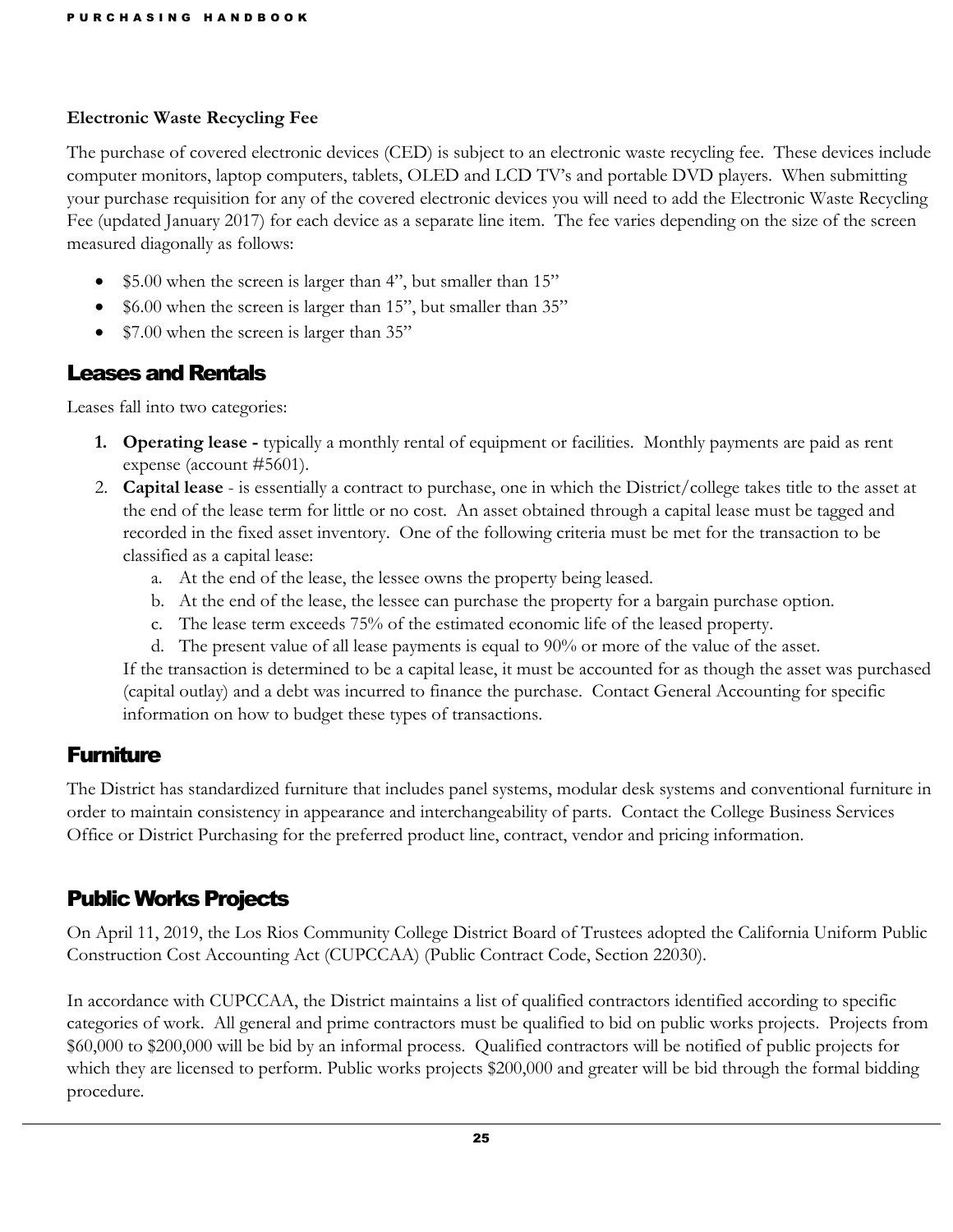A public works project is defined as the erection, construction, alteration, repair or improvement of any public structure, building, road or other public improvement of any kind and must be paid prevailing wage. All public works projects are initiated with Senior Buyer and Facilities Management.

Follow these steps to process public works requests:

1. **All public works projects including the development of specifications must be coordinated through Facilities Management. (State law regulates the bidding process, refer to Los Rios Board Policy [P-](https://losrios.edu/docs/lrccd/board/policies/P-8323.pdf)[8323: Bidding and Quotation Procedures](https://losrios.edu/docs/lrccd/board/policies/P-8323.pdf) and Regulation [R-8323: Bidding and Quotation Procedures\)](https://losrios.edu/docs/lrccd/board/regulations/R-8323.pdf).**

#### **2. Projects under \$60,000:**

Public works projects under \$60,000 may be performed by Facilities Management staff or through a negotiated contract and purchase order. The District may make repairs and perform maintenance by day labor or force account whenever the total number of hours on the job does not exceed seven hundred fifty (750) hours or when the cost of materials is twenty-one thousand dollars (\$21,000.00) or less. Projects to be performed by an outside contractor costing between \$5,000 and \$59,999 require three written quotations obtained from contractors on the District's Contractors List (refer to [Comparative Price Requirements\)](#page-19-0). These quotes may be obtained by campus personnel or by District Purchasing, at the direction of Facilities Management. If quotes are obtained by campus personnel, the respective quotes must be submitted with the purchase requisition to prevent duplication of effort.

#### 3. **Projects \$60,000 to \$199,999:**

Public works projects of \$60,000 to \$199,999 will require an invitation to informal bids using the District's established Contractors List and facilitated by Facilities Management. Additional advertising in trade journals is optional as desired.

#### 4. **Projects \$200,000 and above:**

Public works projects costing \$200,000 or more must be processed according to legal bidding requirements (see [Comparative Price](#page-19-0) Requirements). Formal bids for public works are handled by the Purchasing Department and Facilities Management in compliance with **Applicable State Legal Codes**. When developing specifications, the Purchasing Department will work with Facilities Management to assure the desired standard of quality. The bidding process may take six to eight weeks from the time the request is received in the Purchasing Department to the final approval of contract award by the Board of Trustees.

#### <span id="page-26-0"></span>**Small Business Exception (\$5,000 - \$249,000)**

Small business exception may be utilized for goods and services (equipment, materials and services) with an estimated value greater than \$5,000 up to \$249,999. Obtain two or more written quotes from **certified** small business or disabled veteran business enterprises.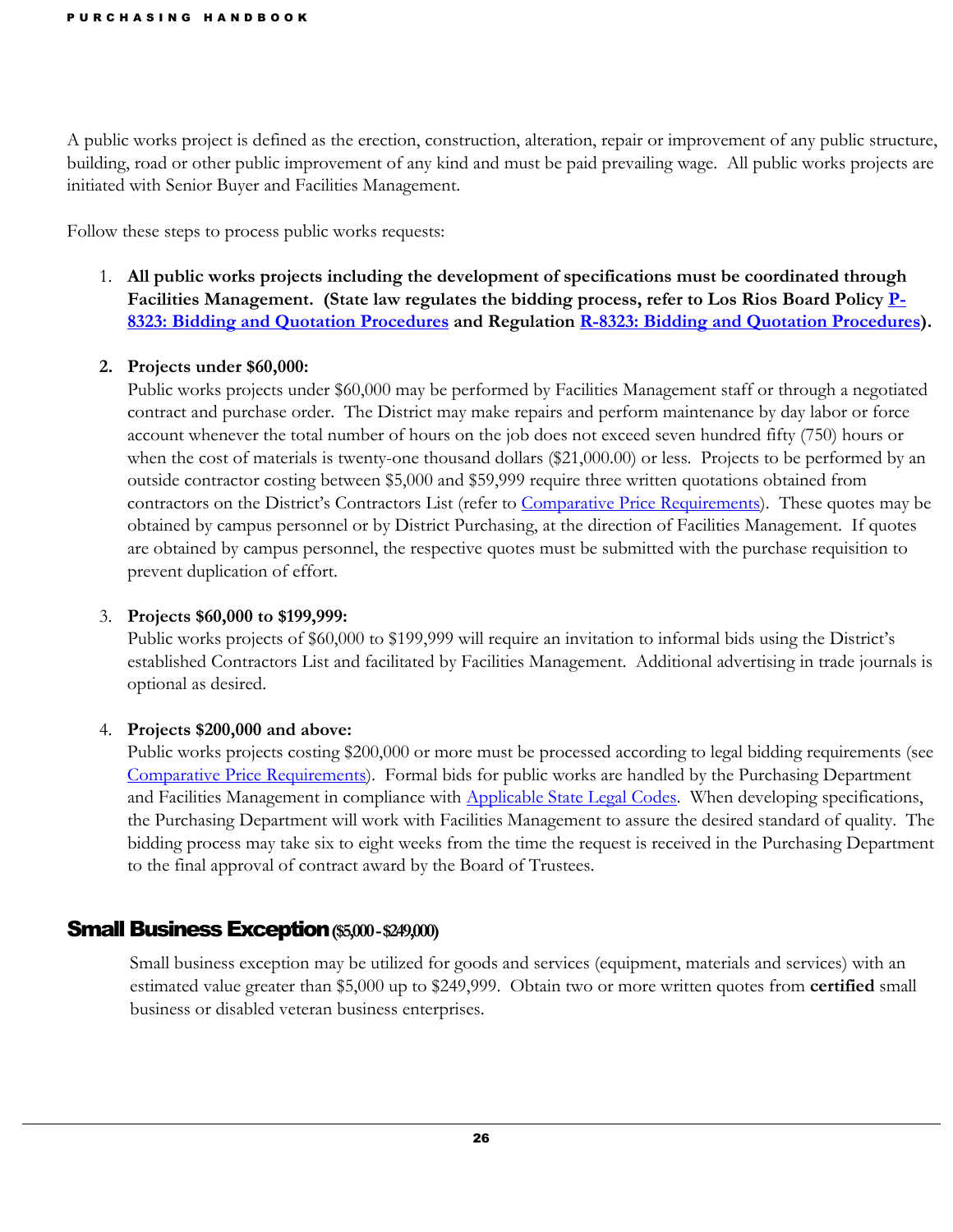## <span id="page-27-0"></span>Section 4 – Equipment Transfer/Disposal

**When equipment items are moved to a different location, the inventory record must be updated. When moving equipment, complete the [Equipment Transfer Record](https://employees.losrios.edu/lrccd/employee/doc/gs/forms/gs-104.pdf) Form GS 104**.

### <span id="page-27-1"></span>**Relocation of Equipment within a Department**

The Department Manager should authorize the relocation of the equipment and forward the Equipment Transfer Record to the Vice President of Administration or designee for final approval. The form should be sent to the designated campus department with the responsibility to update the equipment profile in the PeopleSoft Asset Management System (AMS). Once the system is updated, follow the instructions for the distribution of copies.

### <span id="page-27-2"></span>Transferring Equipment Between Departments (Same Campus)

The Department Managers releasing and acquiring the transfer equipment should authorize the transfer and forward the Equipment Transfer Record to the Vice President of Administration or designee for final approval. The form should be sent to the designated campus department with the responsibility to update the equipment profile in the Asset Management System (AMS). Once the system is updated, follow the instructions for the distribution of copies.

### <span id="page-27-3"></span>Transferring Equipment Between Colleges / Sites

The releasing Department Manager should authorize the equipment transfer and forward the Equipment Transfer Record to their Vice President of Administration or designee for release approval. The acquiring Department Manager should authorize the transfer and forward the form to their Vice President of Administration or designee for final approval. The form should be sent to the acquirer's designated campus department with the responsibility to update the equipment profile in the AMS. Once the system is updated, follow the instructions for the distribution of copies.

### <span id="page-27-4"></span>Surplus Equipment

In accordance with Ed. Code 81450, equipment may be declared surplus property when it is no longer needed for program purposes, becomes obsolete, broken or is unsafe to use. Contact your College Business Services Office or site manager for the procedures used for disposal of surplus equipment at your work site. If replacement equipment is being purchased, consideration should always be given to trading the item for credit on the replacement equipment purchased.

The Declaration of Surplus [Equipment Form GS 1](https://employees.losrios.edu/lrccd/employee/doc/gs/forms/gs-1.pdf) is completed by the area responsible for the equipment. The form requires approval from the Vice President of Administration or designee. Once approved, copies are forwarded to the Purchasing Department and the General Accounting Department at District Office. General Accounting will use its copy to delete the equipment from the Asset Management System.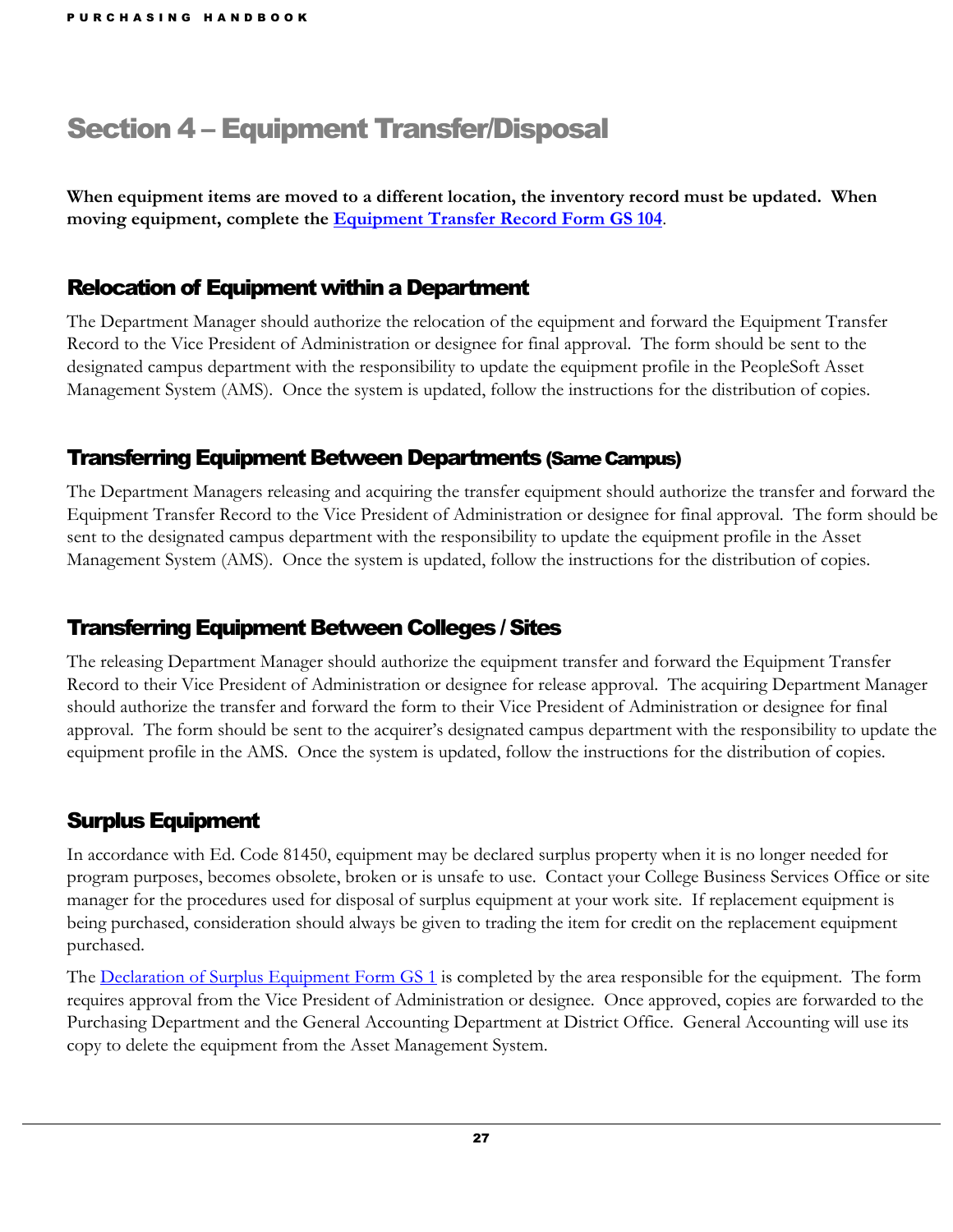Purchasing reviews the surplus list in preparation of a Board Agenda item to officially declare the equipment surplus. Once the Board of Trustees approves the list, the Purchasing Department will make arrangements with an approved surplus vendor or auctioneer for pick up and removal of the items.

### <span id="page-28-0"></span>Surplus of District Vehicles

Vehicles and trailers are listed on [Form GS 1](https://employees.losrios.edu/lrccd/employee/doc/gs/forms/gs-1.pdf) Declaration of Surplus Equipment and require the same approval authorizations and distribution process as listed above.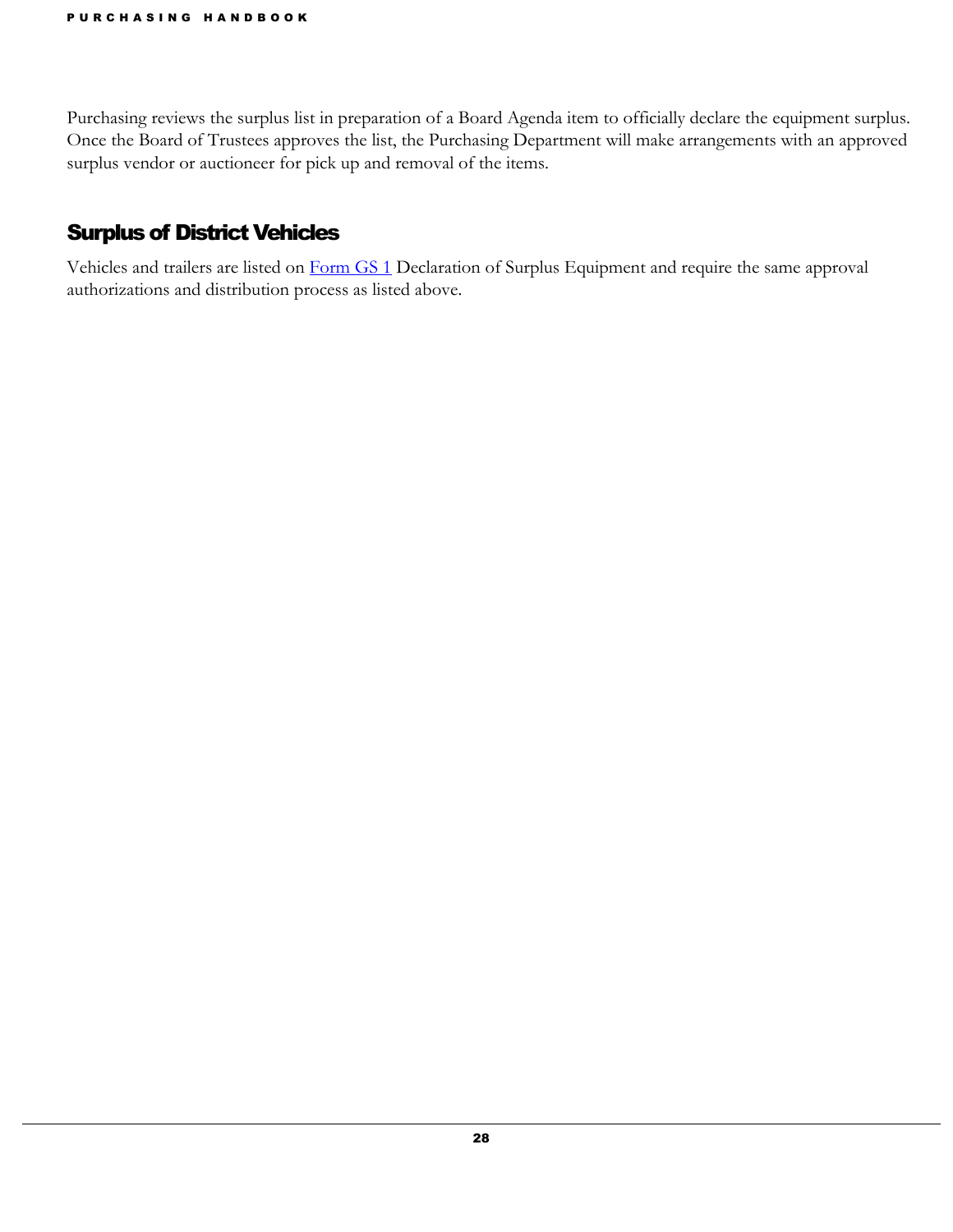## <span id="page-29-0"></span>Section 5 – Receiving

#### <span id="page-29-1"></span>**Receiving Merchandise and Services**

The Receiving Department at each college or work location has the responsibility of receiving all merchandise, checking it for damage and delivering to the area that requested the merchandise. Receiving staff marks specific line items as "received" in the PeopleSoft Financial System, which is verification to Accounting that the merchandise has been received or services have been rendered and payment can be released to the vendor. The requester may be contacted to confirm receipt of all or partial items by the Business Services Office or Receiving Department.

Original invoices should be emailed to District Office Accounts Payable Department for payment if the original invoice is included with the package or arrives at the requester's location. Payments are delayed when Accounting does not receive the original invoice. If encumbrance has not been cleared, contact Accounts Payable.

### <span id="page-29-2"></span>Fixed Assets

The identification and tracking of fixed assets is a collaborative effort between the Receiving Department, Purchasing Department and General Accounting. Purchasing produces one (1) tag for each asset and satisfies the fixed asset classification outlined in **Section 3**. Receiving will apply the asset tag in an easily accessible place on the fixed asset. Responsibility for identifying and tracking fixed assets is described below:

#### **Purchasing Responsibilities:**

- 1. Asset Tag Generation: Generate asset tags for all items meeting the District's fixed asset requirements.
- 2. Asset Tag Delivery: Deliver the asset tags to the appropriate receiving department.

#### **Receiving Responsibilities:**

- 1. Recording: (see Receiving Manual for details)
	- a. Asset Tag Number: Enter asset tag ID numbers into PeopleSoft Financials for all items that meet the tagging requirements. If an item cannot be tagged, enter "NA" as the item's tag number.
	- b. Serial Numbers: Enter serial numbers into PeopleSoft Financials for all items that meet the tagging requirements. If the item cannot be tagged, but has a serial number, enter the serial number. If an item does not have a serial number, enter "NA".
	- c. Location Codes: Confirm the item was delivered to the location indicated on the purchase order. If the location code is incorrect, it is receiving staff's responsibility to update the location code (e.g., if the PO states the item is to be delivered to the IT building, but was delivered to the English building, the location code should be changed to the English building). It is not the Receiving staff's responsibility to update the location code after initial delivery of the item to the requesting areas.
	- d. Corrections: An email should be sent to General Accounting to update or correct tag/serial numbers of items that have been received and recorded. Contact the college designated department to update location codes that have been recorded in PeopleSoft Financials.